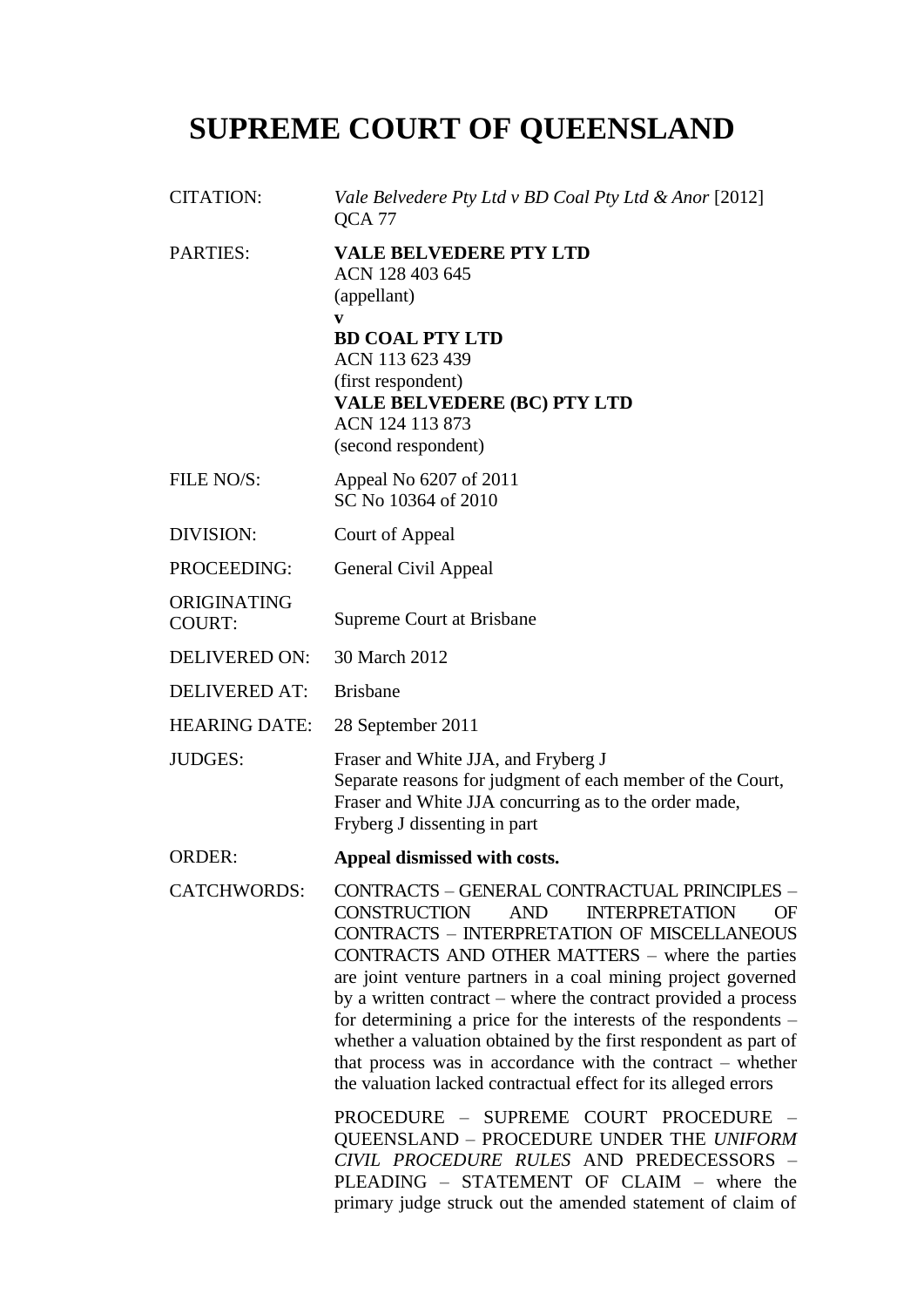the appellant – where the appellant contends that the amended statement of claim disclosed a viable case that ought to have been permitted to have the benefit of proper disclosure by the first respondent and proceed to trial – where the appellant alleges fundamental errors in the reasoning of the primary judge in striking out the amended statement of claim – whether the primary judge erred in striking out the amended statement of claim

*Uniform Civil Procedure Rules* 1999 (Qld), r 171

*Beevers v Port Phillip Sea Pilots Pty Ltd* [2007] VSC 556, considered *Hickman & Co v Roberts* [1913] AC 229, considered *Jones v Kaney* [2011] 2 WLR 823; [2011] UKSC 13, cited *Legal & General Life of Australia Ltd v A Hudson Pty Ltd* (1985) 1 NSWLR 314, considered *Northbuild Constructions Pty Ltd v Discovery Beach Project Pty Ltd* [2008] **QCA** 160, cited *Vale Belvedere Pty Ltd v BD Coal Pty Ltd* [2011] 2 Qd R 285; [2011] QSC 173, affirmed

- COUNSEL: L F Kelly SC, with D G Clothier, for the appellant B O"Donnell QC, with D O"Brien, for the first respondent No appearance for the second respondent
- SOLICITORS: Baker & McKenzie for the appellant Mallesons Stephen Jaques for the first respondent No appearance for the second respondent
- [1] **FRASER JA:** The appellant ("Vale"), the first respondent ("BD Coal"), and the second respondent ("BC", a company associated with Vale) constitute the Belvedere Joint Venture ("JV") under a joint venture agreement ("JVA"). Vale, which holds a 51 per cent interest in the JV, exercised an option under the JVA to acquire the 24.5 per cent interests of each of BD Coal and BC at "Fair Market Value".
- [2] The procedure for the determination of Fair Market Value, the price at which each of BD Coal"s and BC"s "Venture Interest" was to be transferred to Vale, is set out in cl 15 of the JVA:
	- "15.1 The Fair Market Value of a Venture Interest for the purposes of clauses 7.9, 7.11, 8, 12, 14 and 18.8(b) shall be determined in accordance with the procedure set out in the remainder of this clause 15.
	- 15.2 The Relevant Participants shall each appoint a Valuer within 10 Business Days after the requirement to determine a Fair Market Value having arisen.
	- 15.3 Each Valuer must be instructed to make a final determination of Fair Market Value within 20 Business Days of its appointment. The Relevant Participant appointing such Valuer must provide a copy of their Valuer"s determination to all other Participants within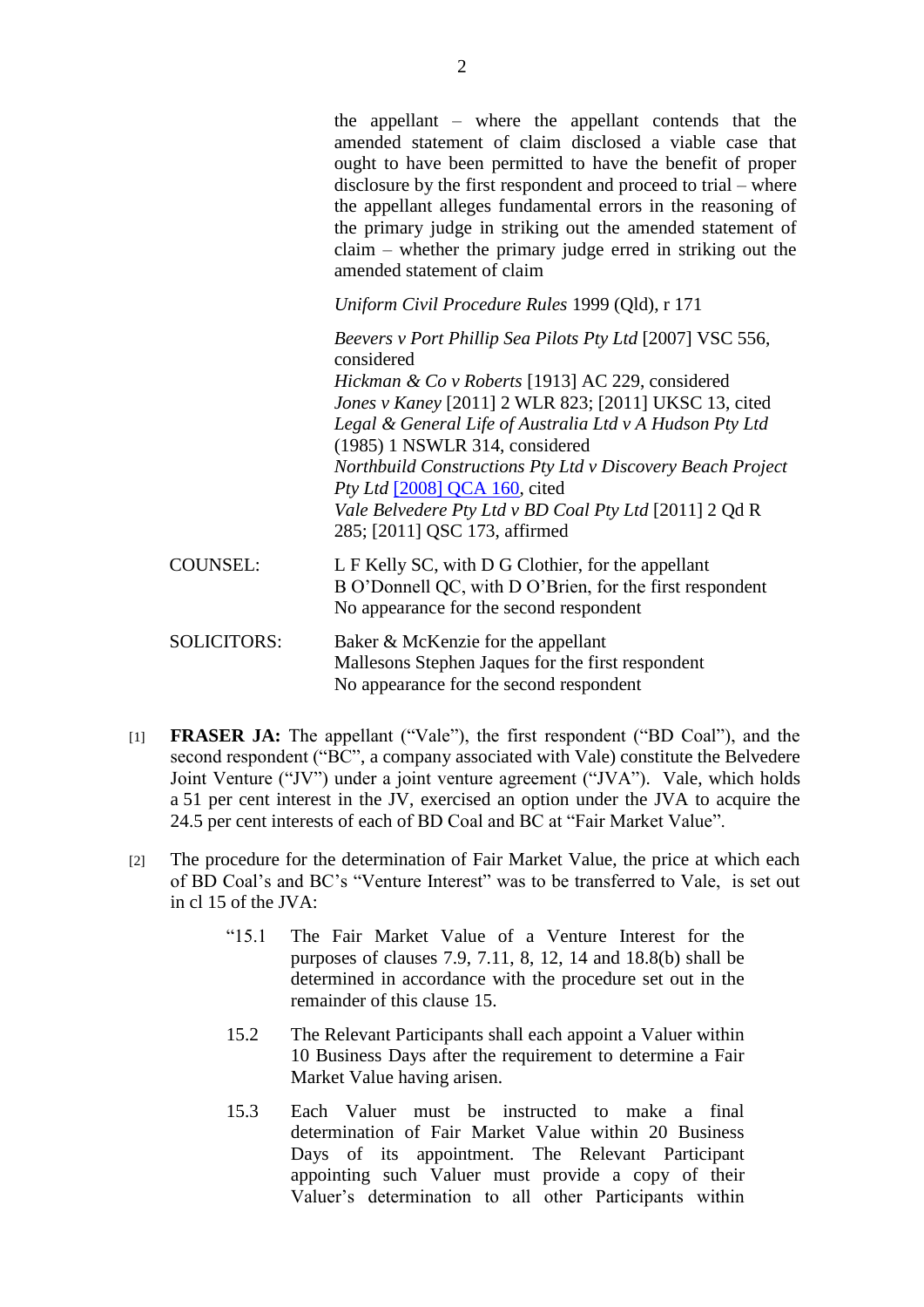5 Business Days of receiving the Valuer"s final determination.

- 15.4 If the determinations of Fair Market Value by each Valuer are within 10% of each other, the Fair Market Value for the purposes of this clause shall be set as the average of those determinations.
- 15.5 If the determinations of Fair Market Value by the Valuers differ by more than 10%, and the Relevant Participants are not able to agree a Fair Market Value within 10 Business Days of being provided the last of the Valuers' reports under clause 15.3, the Relevant Participants must agree upon a further Valuer ("Determining Valuer"). The Relevant Participants must jointly appoint and instruct the Determining Valuer to:
	- (a) undertake an assessment of the values determined by each Valuer based upon its own skills and experience in coal development projects similar to the nature of the Joint Venture; and
	- (b) make its own determination of Fair Market Value after assessing the appropriate assumptions to be utilised in determining Fair Market Value, provided that the Determining Valuer's determination of Fair Market Value must not be less than the lowest Fair Market Value determined by any Valuer.
- 15.6 The Determining Valuer must make a final determination of Fair Market Value within 20 Business Days of its appointment. The Relevant Participants must provide a copy of the Determining Valuer"s determination to any other Participants within 5 Business Days of receiving the Determining Valuer's final determination.
- 15.7 A final determination of Fair Market Value by the Determining Valuer shall be deemed to be the Fair Market Value for the purposes of this clause 15.
- 15.8 The Relevant Participants must co-operate fully with the Valuers and any Determining Valuer and acknowledge that:
	- (a) the Valuers and any Determining Valuer act as an experts and not as arbitrators; and
	- (b) except in the case of manifest error:
		- (i) the Fair Market Value determined in accordance with clause 15.4; or
		- (ii) the determination of the Determining Valuer,

shall be final and binding on the Relevant Participants."

[3] The parties agreed that it was not necessary for each of BD Coal and BC to appoint a valuer and that only BD Coal would do so. Vale produced a valuation report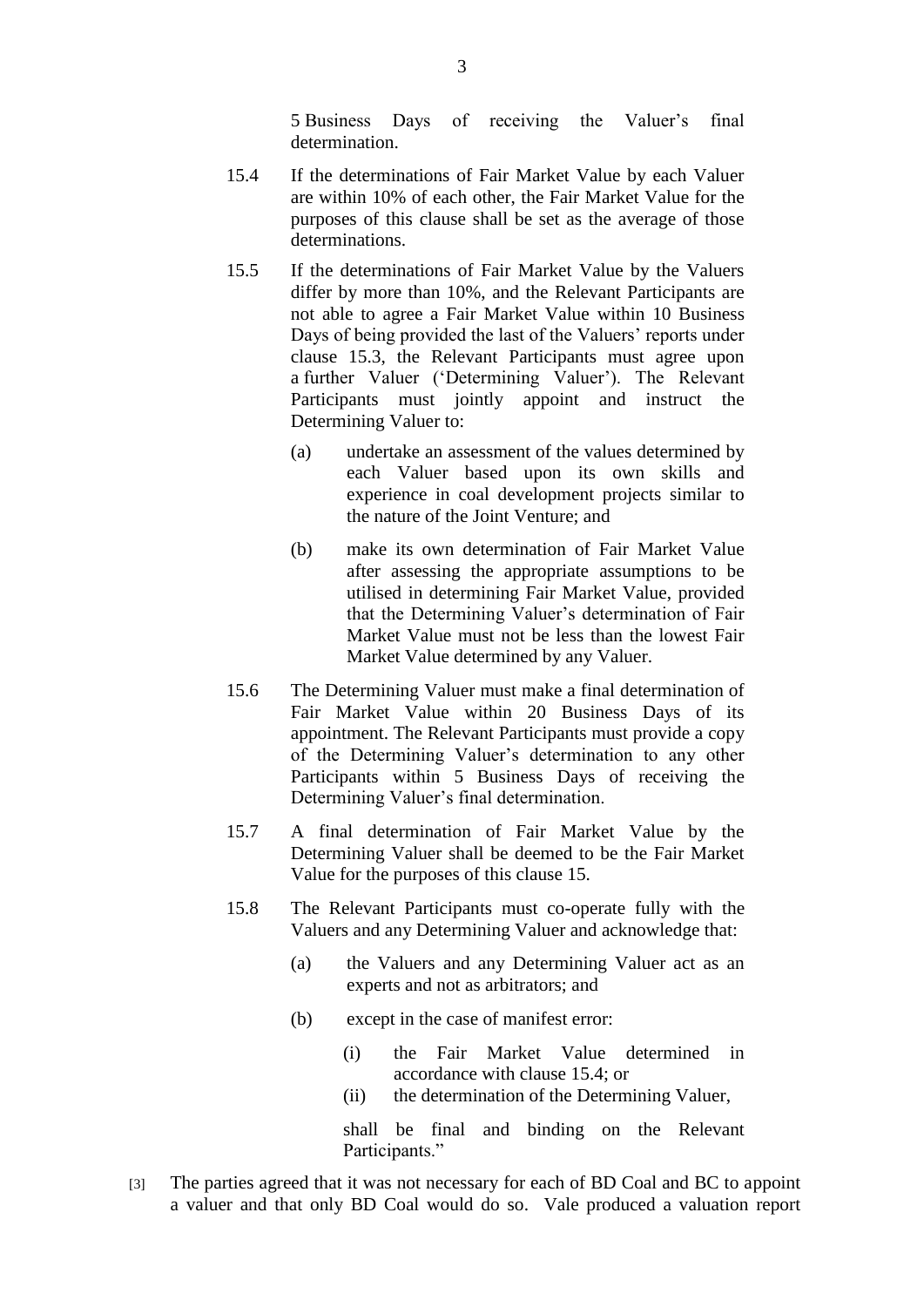under cl 15.3 by Citigroup Global Markets Australia Ltd and BD Coal produced such a valuation report by RBC Capital Markets. Each of Citigroup and RBC was a "Valuer" for the purposes of cl 15. That term is defined in cl 1 of the JVA:

"Valuer" means a reputable international investment bank that:

- (a) has its foreign currency long term rating assessed by at least one of the ratings agencies below at a minimum of:
	- (i) Standard & Poor's "A-";
	- (ii) Moody's  $-$  "A3"; and
	- (iii) Fitch Ratings "A-"; and
- (b) is ranked in the top ten investment banks in the league table issued by Thomson Financial or, in its absence, a reputable international database manager, considering concluded mergers and acquisitions transactions worldwide in the mining sector in the two years prior to the Valuer's appointment,

or such other appropriately experienced and reputable person approved by the other Participants prior to that person"s appointment."

- [4] The determinations of "Fair Market Value" in the valuation reports under cl 15.3 were not within 10 per cent of each other, Vale"s Citigroup valuation being lower than BD Coal"s RBC valuation. In that situation, cl 15.5 apparently obliged the parties to appoint a "Determining Valuer" to undertake an assessment of the values determined in the valuation reports of Citigroup and RBC and to make its own determination of Fair Market Value. Vale alleged, however, that the occasion for appointing a Determining Valuer had not arisen because the RBC valuation report did not determine Fair Market Value in accordance with the following definition of that term in the JVA:
	- "1.1 In this Agreement except to the extent that the context otherwise requires:

…

"Fair Market Value" means, in relation to a Venture Interest, the amount that a willing but not anxious buyer would pay, and a willing but not anxious seller would accept, for the Venture Interest when they are both acting freely, carefully and with complete knowledge of the Venture Interest and all other relevant facts, determined as at the relevant date in accordance with the applicable standards prescribed by the Australasian Institute of Mining and Metallurgy for the valuation of interests in coal projects and following the procedure set out in clause 15. In making his valuation, the Valuer shall:

- (a) assume that a reasonable time is available in which to obtain a sale of the Venture Interest in the open market;
- (b) without limiting the valuation methodologies to be utilised by the Valuer, have regard to:
	- (i) the estimated discounted future cash flows associated with the Venture Interest calculated, unless agreed otherwise by the Participants, using a discount rate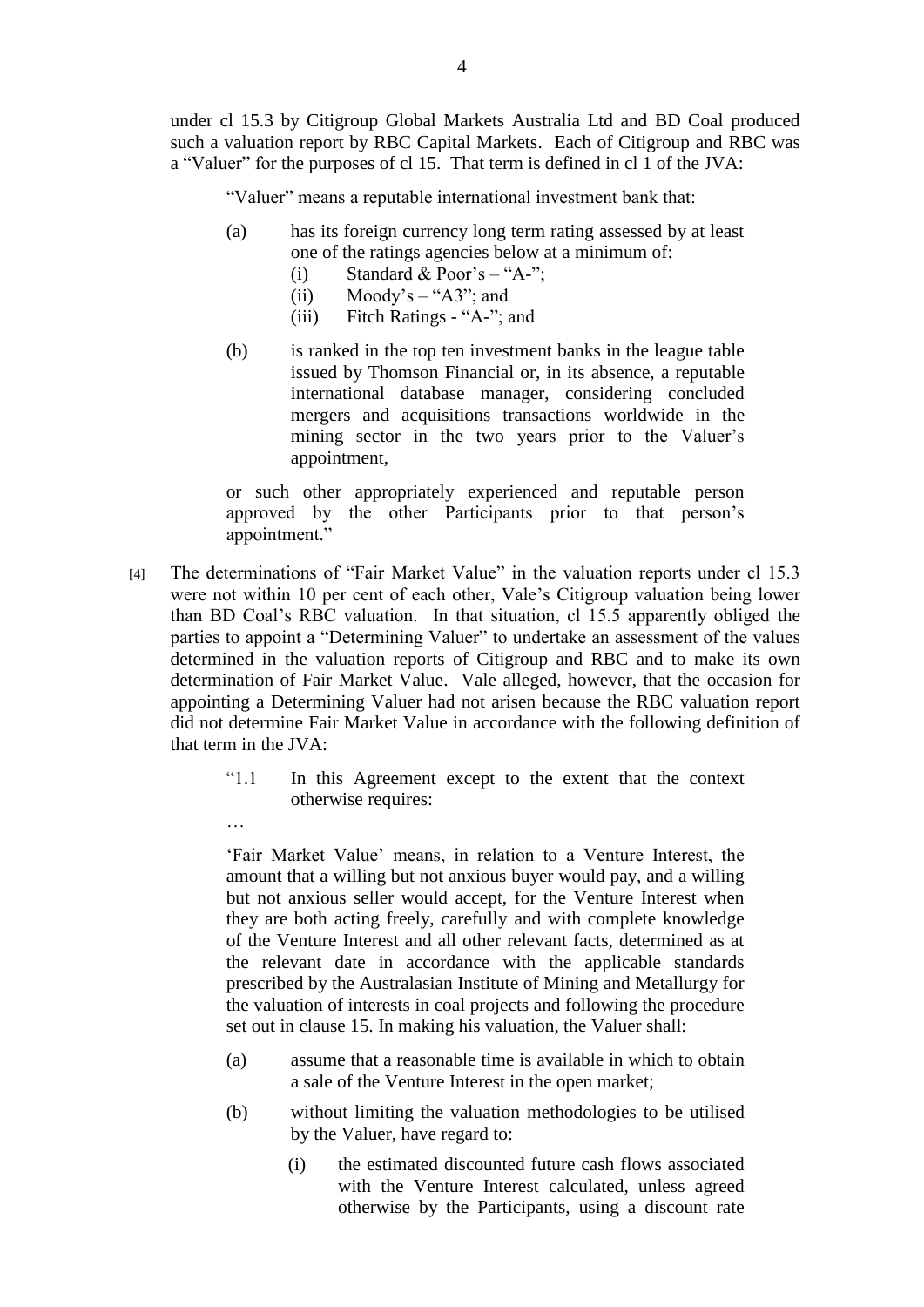that references the average of the weighted average cost of capital of the independent listed coal companies in Australia (calculated by reference to publicly available information), adjusted appropriately for the level of risk associated with the Project as at the date of valuation; and

- (ii) other recent similar acquisitions concluded under comparable terms and conditions and on an arm"s length basis for coal deposits, resources and reserves, and considering the quality and quantity of the deposits, resources and reserves, development scenarios and inherent risks, mining type, location, proximity to and availability of infrastructure and ownership structure;
- (c) assume the development of the Project will be undertaken in accordance with the Joint Venture Principles; and
- (d) have regard to the assumptions set out in the Feasibility Study (if any) approved under clause 6.1 with respect to the Project Area, to the extent they remain appropriate based on the best information available as at the date of valuation."
- [5] Vale sought declarations that the RBC valuation report was not a determination of the Fair Market Value in accordance with, or for the purposes of, the JVA and that BD Coal had not provided a valuation as required. BD Coal defended the claim.
- [6] Vale subsequently applied for an order for disclosure of documents by BD Coal and BD Coal applied to strike out parts of the statement of claim which were essential to the cause of action relied upon by Vale. BD Coal contended that Vale"s pleaded case was an impermissible attack upon the merits of the RBC valuation and that the pleaded facts did not support Vale"s challenge to the impartiality of RBC.
- [7] The primary judge held that the pleading did not disclose any cause of action and should be struck out, and that Vale"s application for disclosure should be dismissed for that reason.<sup>1</sup> Vale contends that in striking out its pleading the primary judge misconstrued the JVA, failed to apply the stringent standard which is applicable in a summary determination of this kind, and made other errors.

## **Vale's pleading**

- [8] The primary judge summarised Vale's pleaded case in the following terms:<sup>2</sup>
	- "[9] The plaintiff makes many complaints about the RBC Report. But in essence it says that the RBC value was too high because of two things. The first is that the amount of the socalled coal resource, that is to say the coal able to be extracted from the mines held by or for the joint venture, was overstated. The second concerns the extraction of coal seam gas. The RBC value was upon the premise that there would be no net cost to the joint venture of extracting the

 $\frac{1}{1}$ [2011] 2 Qd R 285.

 $\overline{2}$ [2011] 2 Qd R 285 at [9]-[23].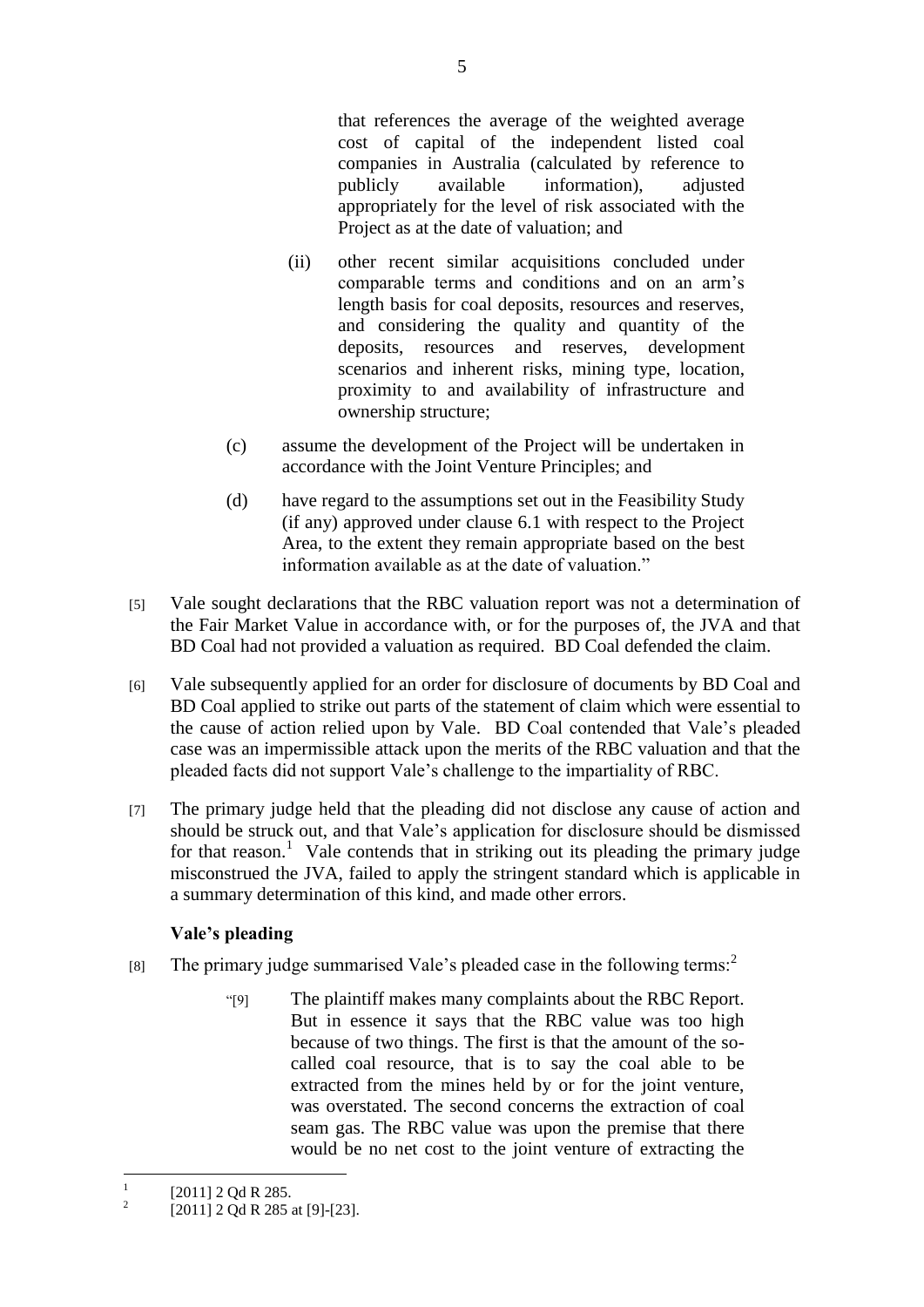gas, which is a necessary step prior to permitting coal mining to safely proceed. The plaintiff says that an impartial and rational valuer would have found that there was a very large net cost involved in extracting the gas.

- [10] As to the amount of coal, RBC was briefed by the first defendant with, amongst other things, two reports described respectively as the 2008 SRK JORC Resources Report and the 2010 Salva JORC Resources Report. The estimate of the coal resource in the former was more than half as much again as the estimate in the latter report. The plaintiff pleads that the latter report was based on more extensive and current exploration, information and analysis and was "on the basis of any rational, expert view, a more reliable and up to date report". Accordingly, the plaintiff alleges, it superseded the 2008 Report. It further alleges that the first defendant"s parent company, Aquila Resources Ltd, had said just that to the investing public in March 2010.
- [11] Nevertheless, the plaintiff pleads, the RBC valuation adopted the estimate of coal resource which was within the 2008 Report. The pleading sets out what are said to have been RBC"s reasons for doing so. One was that the 2008 Report used data from some 73 drill holes from an exploration program in 2005-06, whereas the 2010 Report used data from but 53 drill holes, from an exploration program in 2008-09 and did not consider the data from the 2005-06 program. Further, RBC reasoned, the 2008 Report included coal seams of a thickness greater than 1.5 metres, whereas the 2010 Report limited the coal resource to coal seams which were at least 2 metres in thickness.
- [12] The plaintiff pleads that by using the estimated coal resource in the 2008 Report, RBC did not determine the Fair Market Value of a 49 per cent Venture Interest in accordance with the JVA. That is alleged to be so firstly because what RBC had said about the data used in the 2010 Report was "incorrect and wrong as a matter of objective fact" on the face of the 2010 Report and another document, with which RBC had also been briefed, which is described as the 2010 Prefeasibility Report.
- [13] The RBC valuation is also claimed to be 'incorrect as a matter of objective fact', on the face of another document which was briefed to RBC, which was the so-called "24 February email" (from Salva Resources to the company which was the manager under the JVA). The effect of this email is said to have been that the adoption of a threshold of a 1.5 metre minimum coal seam thickness, rather than a 2 metre threshold, would add only an immaterial amount to the estimated coal resource. Therefore, the plaintiff pleads, RBC was wrong to have concluded that the 2008 estimate was correct because it was based upon the 1.5 metre threshold.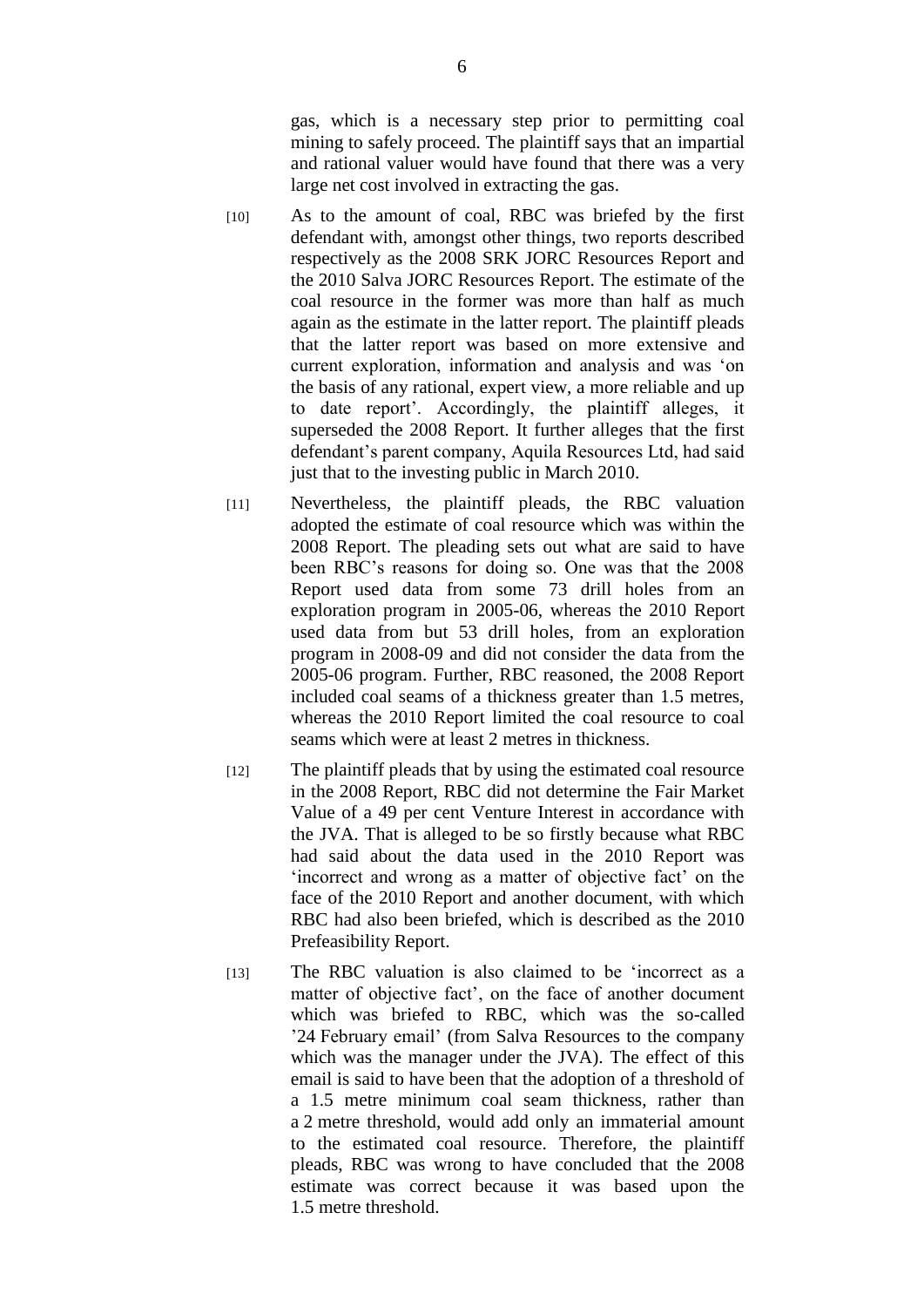- [14] Further, the plaintiff pleads that RBC thereby proceeded upon an estimate of the coal resource which "was the most favourable to and slanted in favour of [the first defendant]...' and which 'would not have been made by a willing but not anxious buyer and a willing but not anxious seller'. It alleges that it thereby acted irrationally and inconsistently with the required assumption that the buyer and seller would know all the relevant facts, because to know all the relevant facts would be to know that the 2008 Report had been superseded. It is claimed that the RBC Report did not "identify a sound, correct, rational or valid reason" for preferring the 2008 Report. Upon those premises, the plaintiff alleges that the RBC Report was "…manifestly careless and had no rational basis" and did not determine the amount that the hypothetical buyer and seller would pay and accept.
- [15] Then there is a further variation upon this theme by the allegation that in using the 2008 Report, RBC acted upon information "which was wrong and inaccurate in an objective sense…" and upon which the hypothetical buyer and seller would not have acted. It pleads that RBC thereby "failed to act rationally and in accordance with objectively known facts. But importantly, the plaintiff goes further by alleging that in using the 2008 Report, RBC "failed to act impartially'. The particulars of that allegation are as follows:

"The failure to act impartially is inferred from the gross and serious nature of the inaccuracies, the fact that such inaccuracies favoured the interest of [the first defendant] and [certain other conduct].'

The other conduct referred to in the particulars has to some extent been mentioned already, and otherwise involves the plaintiff"s complaints about RBC"s treatment of coal seam gas extraction, to which I will come.

- [16] Lastly on this subject, it is alleged that the use of the 2008 Report resulted in a non-compliance with the so-called VALMIN Code, which was one of the "applicable standards prescribed by the Australasian Institute of Mining and Metallurgy", as referred to in the definition of Fair Market Value. It is unnecessary to discuss the ways in which the VALMIN Code is said to have been disregarded. In essence, the plaintiff"s complaints in this respect are that the 2008 Report was plainly out of date and could not have been considered as reliable.
- [17] Within these many variants of the plaintiff"s case, four types of complaint can be identified. Each involves more than a complaint that the valuer was simply in error. One is to the effect that RBC was wrong "as a matter of objective fact". The point here seems to be that this is more than a question of a valuer"s opinion; rather the valuer was wrong on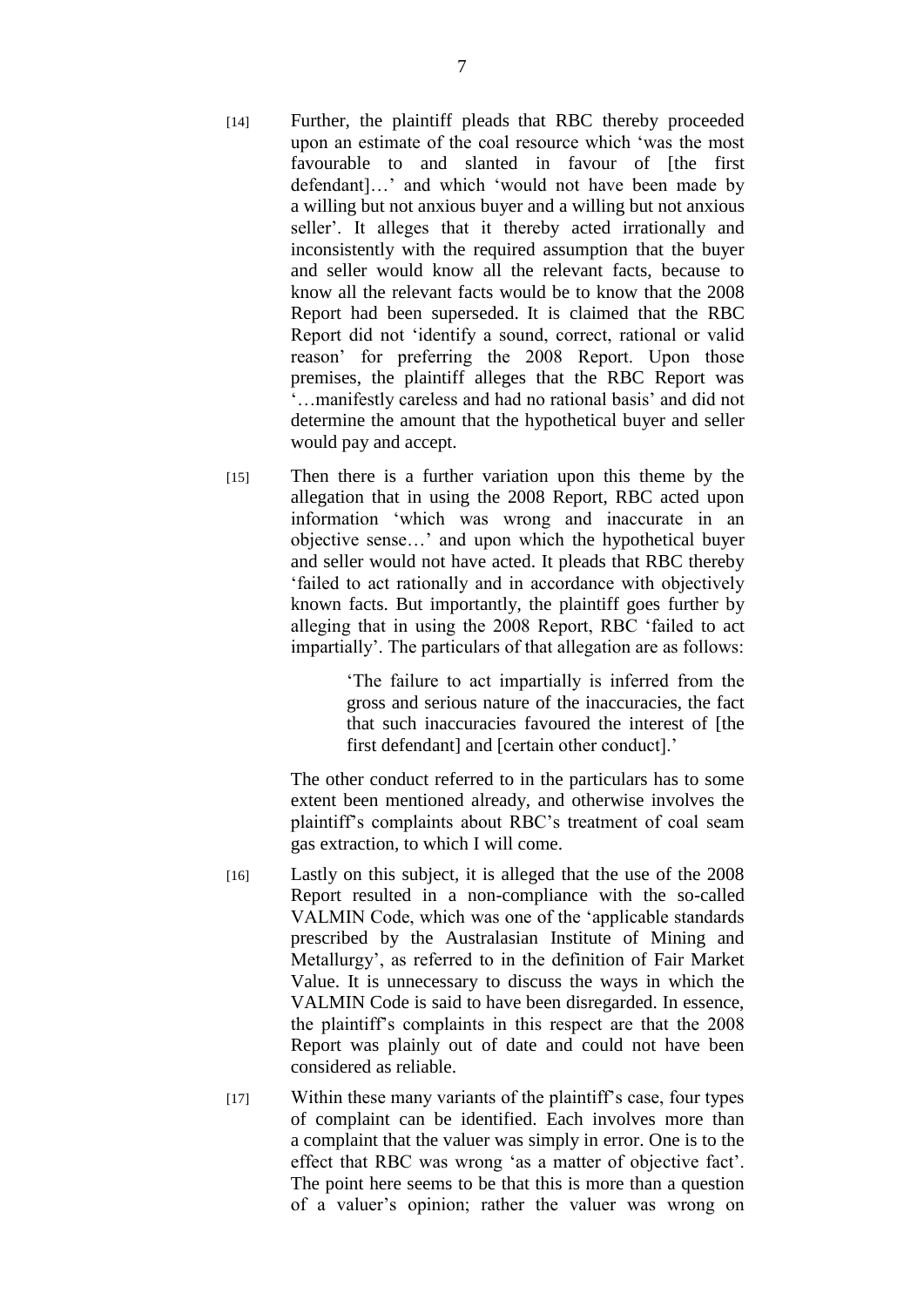important factual matters. Secondly, there is the complaint that it was irrational to rely upon the 2008 Report. Thirdly, there is the complaint that the reliance upon the 2008 Report was 'manifestly careless'. Fourthly, there is the allegation of partiality or, if it was intended to be something different, the allegation that RBC used an estimate of the coal resource which was 'slanted in favour of' the first defendant. Of the first three of those complaints, only the third is in terms resembling a 'manifest error' which, according to cl 15.8 of the JVA, is the exceptional circumstance where the relevant valuation or valuations will not be "final and binding". Even then, the pleading does not clearly relate the allegation to cl 15.8.

- [18] I come then to the complaints about coal seam gas. The plaintiff pleads that the 2010 Prefeasibility Report contained a detailed analysis of the need to extract coal seam gas prior to mining for coal, in the interests of the safe operation and productivity of the mine. The document is said to contain conclusions as to the estimated revenue to be generated from the gas and the costs of extracting it over the life of the mine, the effect of which is that the costs would exceed the revenues by about \$1.7 billion.
- [19] The RBC Report made an assumption that gas would be "economically extracted and monetised by a third party", at no net gain or loss to the joint venture. This assumption is said to have been adopted because of "an unidentified analysis" or "unidentified discussions with unidentified management of Aquila". As purported particulars of that allegation, there is only this:

"[The plaintiff] requires disclosure to provide particulars of the analysis engaged in by RBC, if any, and of the content of the discussions with management of Aquila and the identities of the people involved in those discussions."

[20] It is alleged that this assumption adopted by RBC was not justified by anything other than the 'unidentified analysis' and "unidentified discussions", it was "wrong and inaccurate in an objective sense" having regard to the 2008 Prefeasibility Report, it was something which the hypothetical buyer and seller would not have acted upon and it involved a "failure to act rationally and in accordance with objectively known facts. It is then alleged that the 'unidentified management of Aquila' had no expertise or competence upon this subject and were not 'experts' or 'specialists' upon whom RBC could have relied consistently with a provision of the VALMIN Code. There is also a complaint that the RBC Report did not identify the nature and contribution of these informants from Aquila, again contrary to the VALMIN Code.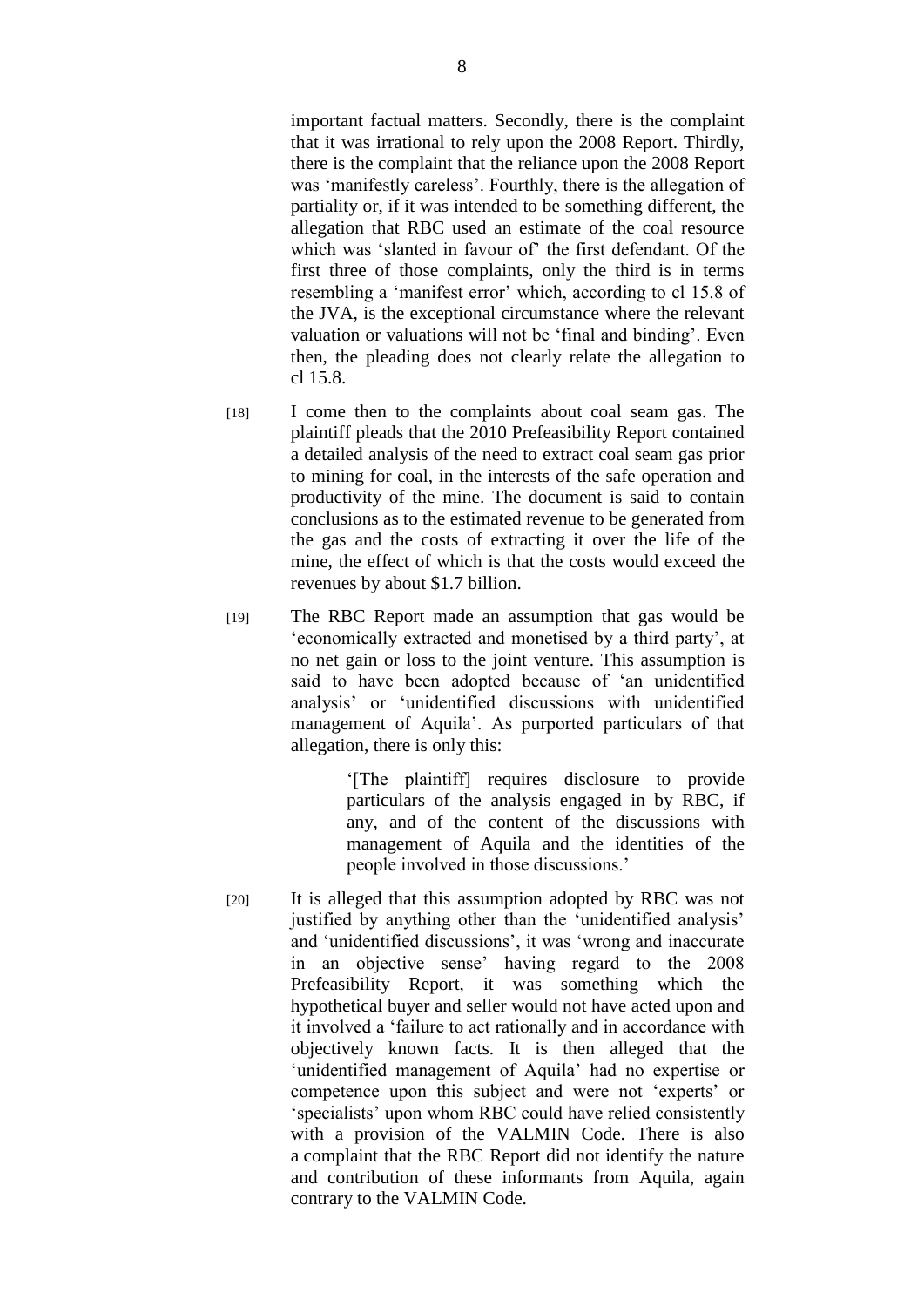[21] Then there is an allegation that this assumption was "most favourable to and slanted in favour of [the first defendant]'. In making the assumption, it is alleged, RBC did not determine the amount which the hypothetical buyer and seller would pay and accept with complete knowledge of all relevant facts. And again there is an allegation that RBC failed to act impartially, the particulars being:

> "The failure to act impartially is inferred from the gross and serious nature of the divergence from the contents of the 2010 Prefeasibility Report, the absence of any sound or valid reason for such departure, the fact that such divergence favour [sic] the interest of [the first defendant] and the other conduct [relating to estimating the coal resource].'

- [22] So again, although it has many variants, this part of the case can be seen to involve complaints of certain kinds. They are the same kinds of complaints which are made in relation to the estimate of coal resources, except that here there is no allegation of "manifest carelessness".
- [23] There are two other parts of the pleaded case, each involving an alleged failure to comply with the VALMIN Code. Clause 32 of that Code is said to require the valuer, "if more than one valuation method is used and, in consequence, different valuations result, … [to] comment on how the valuations compare and the reason(s) for selecting the value adopted". It is alleged that the RBC Report used more than one valuation method but did not comply with that clause. Secondly, there is said to have been a non-compliance with cl 9 and cl 46 of the VALMIN Code, which provide that a valuer must disclose and explain within a report any departures from the Code and must declare in the report that it has otherwise been prepared in accordance with it." (citations omitted)
- [9] Vale submitted that paragraph 9 of those reasons misstated its case, which was not merely that the RBC value was too high, but that the effect of the errors in it was that it did not amount to a determination of Fair Market Value for the purposes of cl 15. It is nevertheless accurate to say that Vale complained that the RBC value was too high for the reasons summarised by the primary judge. That précis also did not indicate any misapprehension about the issue before the primary judge. His Honour had earlier referred to Vale"s claim that the RBC valuation "…was not made according to the JVA and, in particular, was inconsistent with the definition of Fair Market Value", so that "...the occasion for appointing the Determining Valuer has not yet arisen and [BD Coal and BC] are obliged to cause a valuation to be made which does comply with the requirements of the JVA."<sup>3</sup> Furthermore, after the primary judge had summarised Vale"s pleaded case, his Honour turned to consider BD Coal"s submission "…that none of the alleged errors in the RBC Report could have the consequence that it is not a valuation for the purposes of cl 15

 $\frac{1}{3}$ 

<sup>[2011]</sup> 2 Qd R 285 at [5].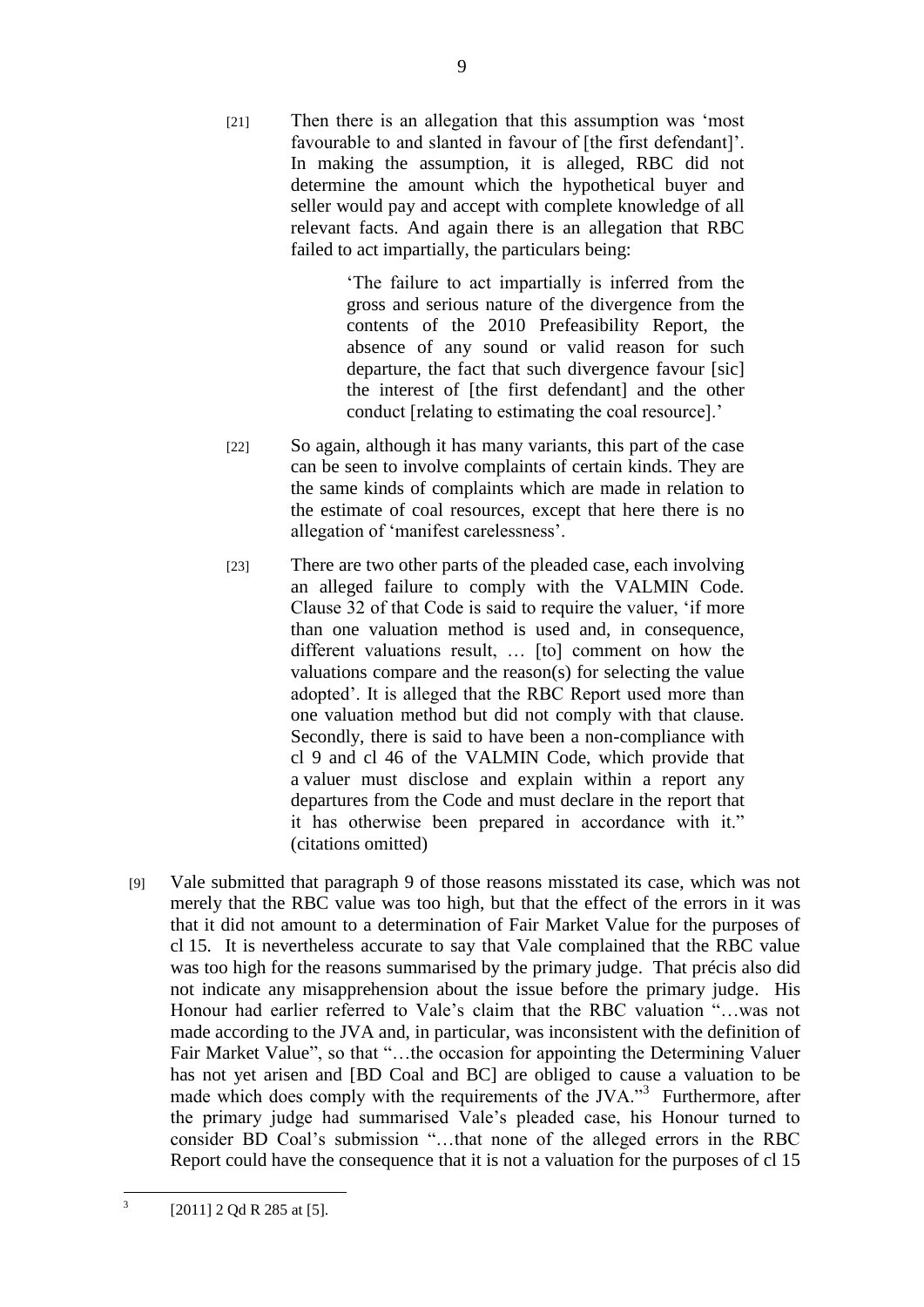of the JVA."<sup>4</sup> There is no merit in Vale's submission that the primary judge misstated its case.

- [10] Vale also submitted that paragraph 9 incorrectly stated that it had made "many complaints" about the RBC Report because the number of complaints was "confined" and the pleading alleged only errors of fact and not errors in valuation judgments. A quick reading of the pleading is sufficient to dispose of the proposition that Vale did not make many complaints. That is so regardless of the question, to which I will return, whether the complaints involved only factual matters rather than opinion.
- [11] Vale criticised the primary judge's reference, in paragraph 21 of the reasons, to Vale"s allegation that RBC did not determine the amount which the hypothetical buyer and seller would pay and accept with complete knowledge "of all relevant facts". The point was that the primary judge omitted to refer to the subsequent words in the definition of Fair Market Value, "… in accordance with the applicable standards prescribed by the Australasian Institute of Mining and Metallurgy for the valuation of interests in coal projects …". The primary judge did not overlook those words. His Honour had earlier quoted the full text of the definition<sup>5</sup> and, in paragraph 16, referred to Vale"s case concerning non-compliance with the VALMIN Code, and, in particular, its contention that the code "…was one of the "applicable standards prescribed by the Australasian Institute of Mining and Metallurgy', as referred to in the definition of Fair Market Value." The primary judge discussed the same topic in paragraphs 20 and 23, and in subsequent paragraphs of the reasons. There is no merit in Vale"s criticism of paragraph 21 of the primary judge"s reasons.
- [12] Nor do I accept Vale"s criticisms of the primary judge"s characterisations of the pleading in paragraph 17 of his Honour"s reasons. Notwithstanding the strength of the attacks upon RBC"s valuation, the pleading does not make any allegation of manifest error or clearly relate any allegation to cl 15.8. It is a different question whether Vale's pleading might be re-cast in those terms.

## **Alleged defects in the valuation**

[13] I will consider Vale"s case that RBC"s valuation was vitiated by its failure to act impartially after I have first discussed the contention that errors in RBC"s valuation rendered it ineffective as a determination of Fair Market Value for the purposes of cl 15.

## *The primary judge's reasons*

[14] In concluding that the amended statement of claim did not mount a viable challenge to the RBC valuation on grounds other than partiality, the primary judge referred to the following well known passage in McHugh JA"s reasons in *Legal & General Life*  of Australia Ltd *v* A Hudson Pty Ltd<sup>6</sup>:

> "In my opinion the question whether a valuation is *binding* upon the parties depends in the first instance upon the terms of the contract, express or implied. … It will be difficult, and usually impossible,

 $\frac{1}{4}$ [2011] 2 Qd R 285 at [24].

<sup>5</sup> [2011] 2 Qd R 285 at [8].

<sup>6</sup> (1985) 1 NSWLR 314 at 335-336.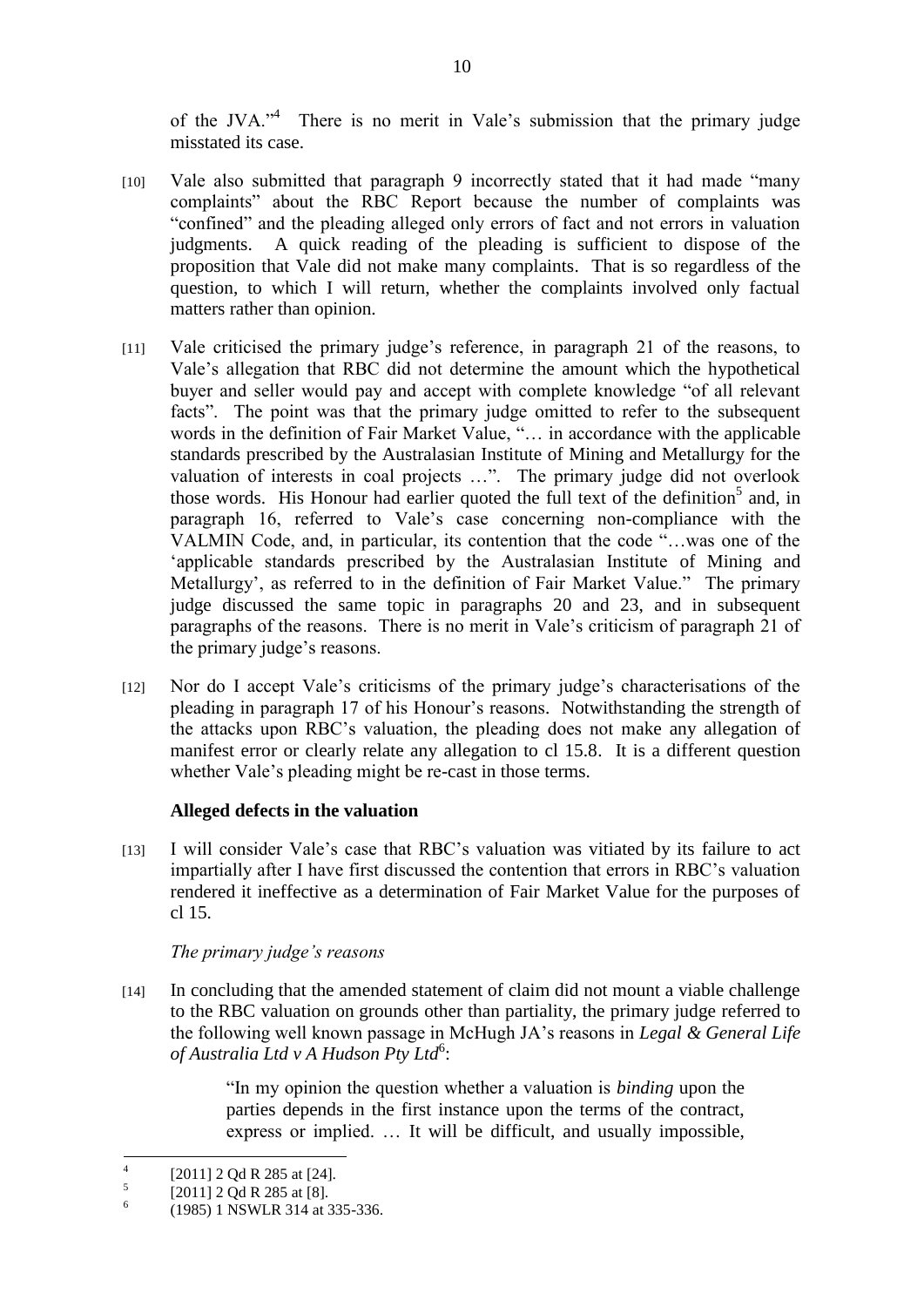however, to imply a term that a valuation can be set aside on the ground of the valuer"s mistake or because the valuation is unreasonable. The terms of the contract usually provide, as the lease in the present case does, that the decision of the valuer is "final and binding on the parties'. By referring the decision to a valuer, the parties agree to accept his honest and impartial decision as to the appropriate amount of the valuation. They rely on his skill and judgment and agree to be bound by his decision. … But as between the parties to the main agreement the valuation can stand even though it was made negligently. While mistake or error on the part of the valuer is not by itself sufficient to invalidate the decision or the certificate of valuation, nevertheless, the mistake may be of a kind which shows that the valuation is not in accordance with the contract. A mistake concerning the identity of the premises to be valued could seldom, if ever, comply with the terms of the agreement between the parties. But a valuation which is the result of the mistaken application of the principles of valuation may still be made in accordance with the terms of the agreement. In each case the critical question must always be: Was the valuation made in accordance with the terms of a contract? If it is, it is nothing to the point that the valuation may have proceeded on the basis of error or that it constitutes a gross over or under value. Nor is it relevant that the valuer has taken into consideration matters which he should not have taken into account or has failed to take into account matters which he should have taken into account. The question is not whether there is an error in the discretionary judgment of the valuer. It is whether the valuation complies with the terms of the contract."

- [15] The primary judge considered it necessary to interpret the contract in each case not only to decide whether the parties had agreed to be bound by the expert determination (requiring an assessment of what the parties agreed that the expert should do) but also to assess "…what the parties agreed should be the consequence, if any, of the expert not doing everything which they had agreed he would do."<sup>7</sup> His Honour acknowledged that the requirements of the definition of Fair Market Value could not be ignored, the question being what the parties agreed was the consequence of non-compliance with them. The answer to that question was revealed by what the parties expressly agreed in cl 15.8 should be the basis for challenging a valuation by which the price would be fixed (i.e. "manifest error").<sup>8</sup>
- [16] The RBC valuation is not such a valuation since, as the primary judge pointed out, neither of the two situations governed by cl 15.8(b) exists in this case. The valuations were not within 10 per cent of each other and there had not been a determination by a Determining Valuer. The primary judge held that cl 15.8 was nevertheless critical to the construction of cl 15, since "[i]t cannot have been intended that where the amount of a valuation *does* matter in the quantification of the price, there should be a more limited scope for its review (i.e. manifest error) than where, as here, the amount of the valuation price will not affect in any way the quantification of the price."<sup>9</sup>

<sup>—&</sup>lt;br>7 [2011] 2 Qd R 285 at [36].

<sup>8</sup> [2011] 2 Qd R 285 at [38].

<sup>9</sup> [2011] 2 Qd R 285 at [41].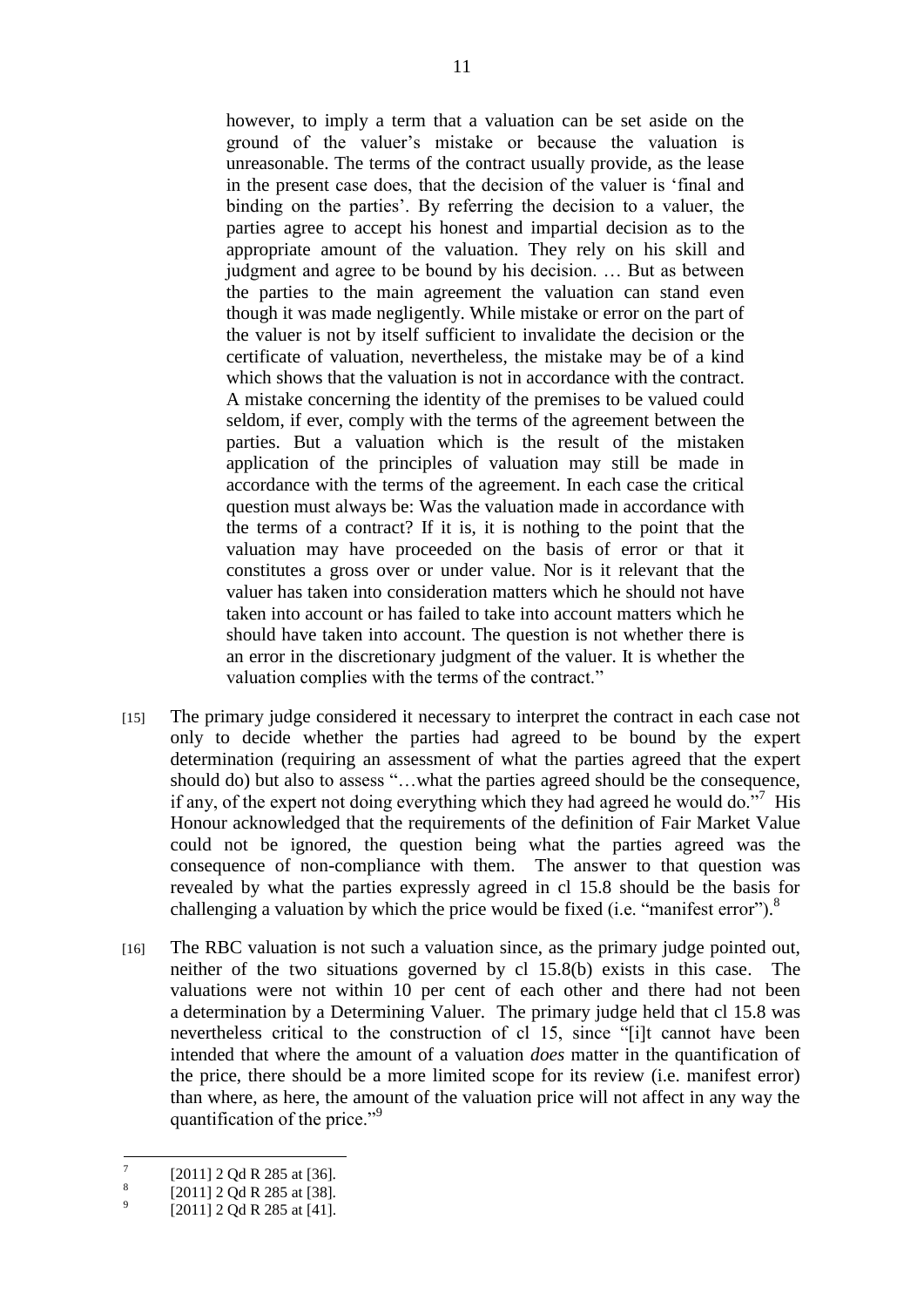[17] The primary judge also rejected Vale"s argument that a failure to comply with the requirements within the definition of Fair Market Value might result in a valuation being ineffective even though the failure is not reflected in a "manifest error":

> "The evident intent of cl 15.8 is to limit the circumstances in which the valuation could be challenged, rather than to widen them. The parties have agreed to balance the competing considerations of accuracy against certainty and finality by depriving the valuation of effect but only where there is a manifest error. That is not only because such an error would be apparent, without the need for any substantial factual inquiry, but also because it could be promptly corrected. An error in complying with the requirements imposed within the definition of Fair Market Value would make the valuation ineffective for the purposes of cl 15 as long as it was a manifest error $^{,10}$

- [18] The primary judge went on to observe that, because Vale's Citigroup valuation was the lower of the two valuations, it might constrain the determination of Fair Market Value by the Determining Valuer. For that reason, a manifest error in Vale"s valuation could provide a basis for challenging the Determining Valuer's determination "…if it affected what otherwise would have been that determination", but the RBC valuation could not have that or any other effect.<sup>11</sup>
- [19] The primary judge then turned to the question of what was sufficient as a determination of Fair Market Value under cl 15.4 or cl 15.7. After referring to the terms of the definition of Fair Market Value which required a determination of "the amount that a willing but not anxious buyer would pay, and a willing but not anxious seller would accept, for the Venture Interest when they are both acting freely, carefully and with complete knowledge of the Venture Interest and all other relevant facts", his Honour concluded as follows:

"The valuer must treat the hypothetical buyer and seller as fully informed of the relevant facts. But if the valuer itself is mistaken as to any of those facts, the outcome remains a determination, or in other words a professional opinion, of the amount that would be paid and accepted under the required hypothesis. … The parties have agreed that the valuer should make its determination according to the requirements within the definition of Fair Market Value, beginning with the requirement that the value be determined in accordance with the applicable standards. But they have agreed that an error in complying with those requirements or some other error absent the case of manifest error, will not make the determination ineffective for any of the steps within cl  $15.^{12}$ .

[20] Accordingly, the primary judge held that Vale's pleading proceeded upon an incorrect interpretation in two respects. The JVA did not limit the complaints to alleged "manifest errors" in the RBC report and, to the extent that Vale pleaded "something of that kind (i.e. manifest carelessness)", the pleading did not reveal how any such error would matter to the determination of the Determining Valuer.<sup>13</sup>

 $10<sup>10</sup>$  $^{10}$  [2011] 2 Qd R 285 at [40].

 $^{11}$  [2011] 2 Qd R 285 at [41].

<sup>&</sup>lt;sup>12</sup> [2011] 2 Qd R 285 at [42].

<sup>[2011] 2</sup> Qd R 285 at [43].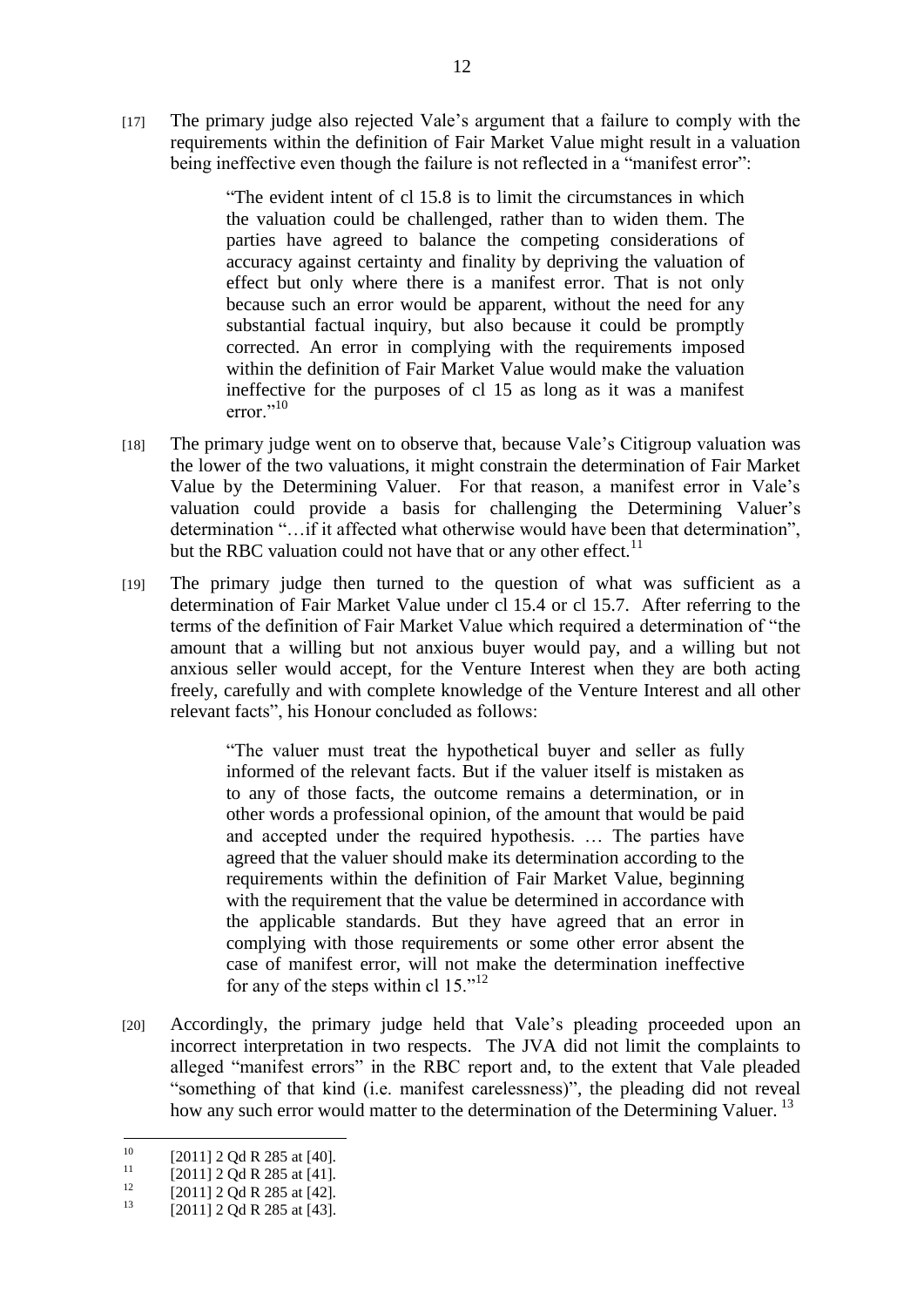#### *The arguments*

- [21] Vale argued that the primary judge had unduly narrowed the available challenges to valuations under cl 15.3. It argued that the primary judge erred in concluding that, for the purpose of deciding whether the expert determination is one by which the parties have agreed to be bound, it was necessary to assess not only what the parties agreed that the expert should do, but also "what the parties agreed should be the consequence, if any, of the expert not doing everything which they had agreed he would do."<sup>14</sup> In Vale's submission, that involved an erroneous failure to draw a distinction between a valuation that was not in accordance with the terms of the JVA (which was therefore ineffective for the reasons given by McHugh JA in *Legal & General Life of Australia Ltd v A Hudson Pty Ltd*), and a valuation which was in accordance with the terms of the JVA but was nonetheless susceptible to challenge under cl 15.8.
- [22] Vale emphasised its allegations that there were very significant errors, including departures by RBC from the VALMIN Code allegedly incorporated in the definition of Fair Market Value as an "applicable standard", and its argument that the errors concerned "objective facts" rather than "valuation opinions". It submitted that it cannot have been the contractual intention that such egregious mistakes, as it alleged, have no contractual significance, and that such a construction treated the express requirements for the determination of Fair Market Value as having no meaning.
- [23] In Vale's submission, the primary judge misstated Vale's case by referring to a valuation which can be shown to depart from the requirements in the definition of Fair Market Value "only after an extensive factual inquiry"; the primary judge overstated the extent of the "relevant facts" because the definition of "Fair Market Value" qualified "relevant facts" by the expression "determined as at the relevant date in accordance with the applicable standards …". Vale argued that this qualification substantially reduced the scope of the necessary enquiry into the relevant facts. Vale pointed out that its pleading alleged that one of the relevant standards is the VALMIN Code, cl 16 of which incorporates a concept of "materiality"; a definition in cl D16 of that Code provides that, in the case of "quantitative issues", materiality of data "can be assessed in terms of the extent to which the omission or inclusion of an item could lead to changes in total value of …"; and the following table states that for "less than 5 per cent" the "Item is generally not Material".
- [24] Vale argued that the primary judge"s construction was not commercially workable and did not give effect to the parties" bargain since a valuer could ignore, misstate, and reach quite wrong conclusions about any, "relevant facts", notwithstanding the express requirement in the definition of Fair Market Value to attribute knowledge of all relevant facts to the hypothetical buyer and seller; that could occur without there being any consequence and notwithstanding the importance and incontrovertibility of the facts in issue. By way of example, Vale argued that on the primary judge"s construction a valuation of the wrong mine could not be challenged.
- [25] Vale also argued that the trial judge should not have determined the meaning of the JVA on a final basis in a summary way. It emphasised the principle that the power to summarily strike out a pleading in its entirety should be exercised sparingly and

13

 $14$ [2011] 2 Qd R 285 at [36].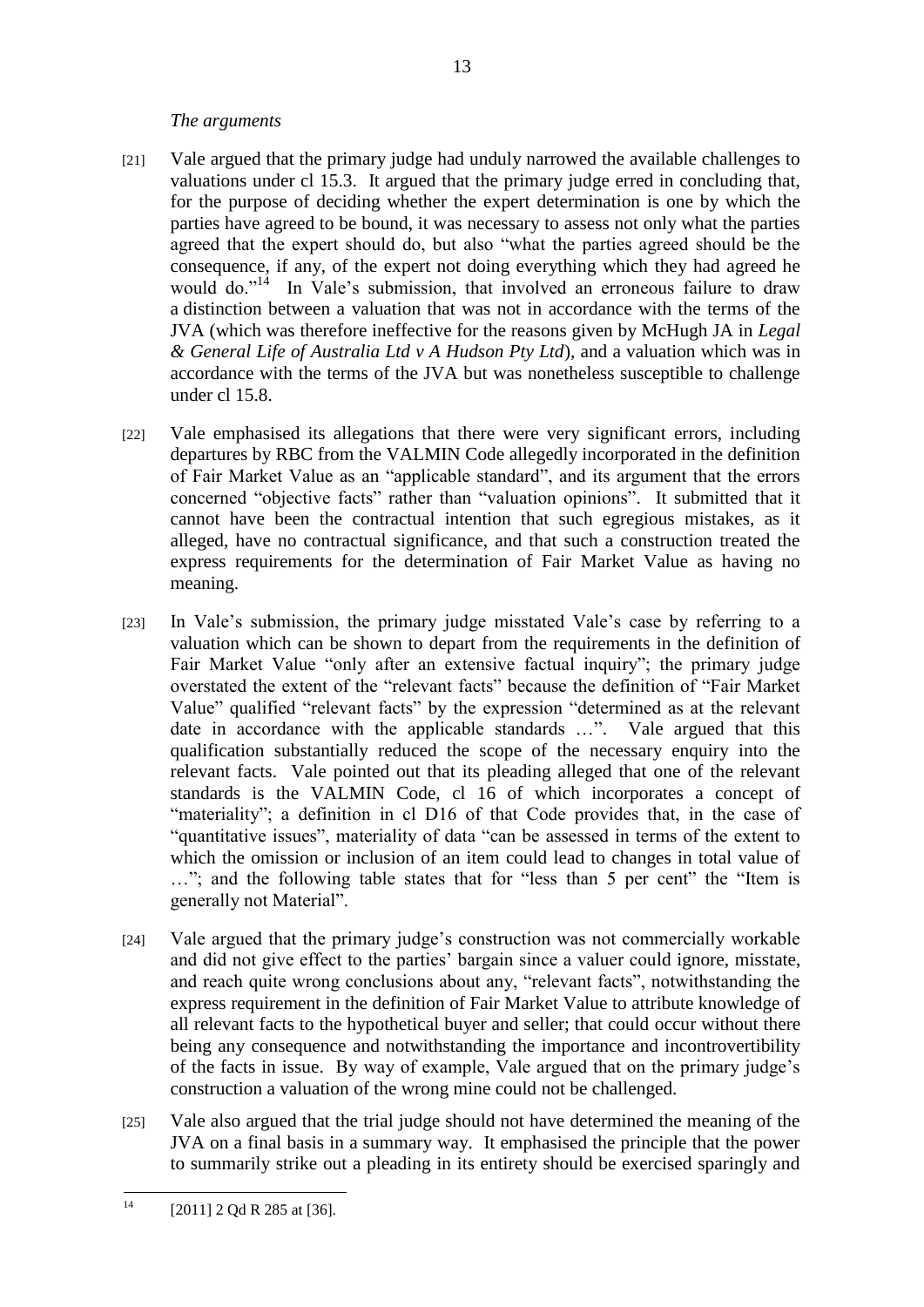with considerable caution,  $15$  and that the pleaded facts should be assumed to be correct in that exercise.<sup>16</sup> It submitted that "the magnitude and materiality of the alleged errors of objective fact"<sup>17</sup> required consideration in the broader context of the mining project, the question being whether the parties should be presumed to have intended that errors of that magnitude would affect the contractual validity of a valuation.

[26] BD Coal submitted that Vale"s construction would permit pointless litigation about alleged errors in a determination under cl 15.3 which has no binding effect in fixing the price at which a Venture Interest is to be transferred, and even though such errors would be corrected in the Determining Valuer"s determination without resort to litigation. It submitted that the primary judge"s construction best gave effect to the text of cl 15 of the JVA and to commercial common sense.

## *Consideration*

- [27] The primary judge referred to a contention by BD Coal that the VALMIN Code was not an "applicable standard" within the definition of Fair Market Value, but observed that the outcome of the application should not depend upon that question, which would necessarily involve a factual enquiry.<sup>18</sup> I do not accept Vale's argument that this might reveal a factual dispute which rendered the summary striking out of the pleading inappropriate. The expression in the definition, "determined as at the relevant date in accordance with the applicable standards … and following the procedure set out in cl 15", appears to describe one aspect of the manner in which Fair Market Value is to be determined. Other relevant aspects are included in paragraphs  $(a) - (d)$  of the definition. But it does not necessarily follow that departure from any of those requirements marks the resulting determination as one which may be challenged by a disappointed party. The primary judge in terms accepted that the parties had "agreed that the valuer should make its determination according to the requirements within the definition of Fair Market Value, beginning with the requirement that the value be determined in accordance with the applicable standards."<sup>19</sup> But, as his Honour went on to observe, the parties had also agreed "…that an error in complying with those requirements or some other error absent the case of manifest error, will not make the determination ineffective for any of the steps within cl 15." On the primary judge's construction of cl 15, it was unnecessary to resolve the question whether that the VALMIN Code was an "applicable standard" within the definition of Fair Market Value.
- [28] Vale did not plead that the meaning of the relevant provisions of the JVA might be affected by any extrinsic fact and the primary judge"s conclusion inevitably flowed from his Honour's construction of the JVA. It was open to the primary judge to form and act upon a final view in that respect, notwithstanding the summary nature of the proceeding.<sup>20</sup>
- [29] The construction propounded by Vale produces the unreasonable consequences identified by the primary judge:

<sup>15</sup> <sup>15</sup> *General Steel Industries Inc v Commissioner for Railways NSW* (1964) 112 CLR 125.

<sup>1&</sup>lt;sup>6</sup> *Jones v Kaney* [2011] 2 WLR 823 at 827 [3].

 $\frac{17}{18}$  Vales' outline of argument, para 19.

<sup>&</sup>lt;sup>18</sup> [2011] 2 Qd R 285 at [29].

 $^{19}$  [2011] 2 Qd R 285 at [42].

<sup>20</sup> See, for example, *Sunbird Plaza Pty Ltd v Boheto Pty Ltd* [1983] 1 Qd R 248 at 255-256 per McPherson J.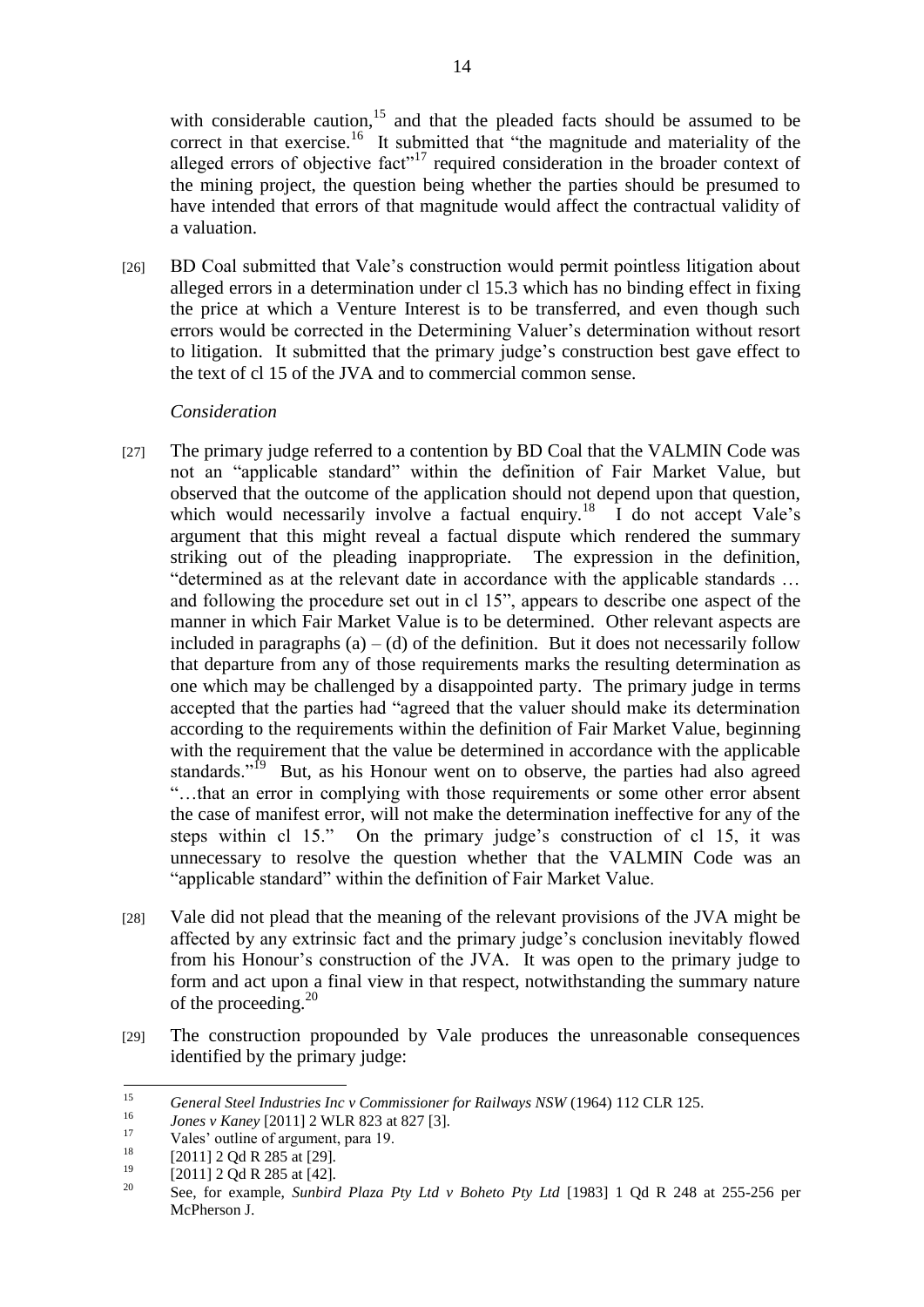"On the plaintiff"s case, a valuation which, perhaps only after an extensive factual enquiry, can be shown to depart in some respect from the requirements expressed within the definition of Fair Market Value is not one which has any effect under cl 15. For example, if the valuer was ignorant of and therefore did not consider some fact which would be relevant to the hypothetical buyer and seller referred to in that definition, then the valuation would not be one of Fair Market Value. The results of this interpretation could be highly problematical. The entirety of the "relevant facts" might not be ascertainable by the valuer, at least within the relatively short period of 20 business days allowed for the exercise. And whether such a fact was considered by the valuer might never become apparent, or at least until well after the agreed sequence of events by which the price is to be determined and paid. A further problem is that many of the requirements imposed on a valuer involve matters of professional judgment. The plaintiff's argument appears to accept, as it must, that valuers could reasonably differ upon such matters. But it argues that a valuation will be ineffective where there is some step in the valuer"s reasoning which has no reasonable basis. That provides a very considerable scope for investigating the valuer's reasoning, an investigation which might be lengthy as well as expensive. Considerations such as these show the tension between the plaintiff"s interpretation of these terms of the JVA and their apparent object of providing a means for fixing a price, where it cannot be agreed, by a process which will provide, not only fairness, but also will resolve a disagreement rather than compounding it."<sup>21</sup>

- [30] Contrary to one of Vale's arguments, the primary judge did not describe the plaintiff"s case as being that a valuation which can be shown to depart from the requirements in the definition of Fair Market Value "only after an extensive factual inquiry". Rather, his Honour identified that as a consequence of acceptance of the plaintiff"s case. I respectfully agree with the primary judge"s reasons on this point.
- [31] The primary judge's construction does not deprive the text of cl 15 of meaning. Clause 15.1 requires a determination of Fair Market Value in accordance with the procedure set out in the following provisions. It might readily be concluded that a valuation under cl 15.3 was ineffective as a determination if it was not produced in conformity with the procedure which clause 15 prescribes. Vale"s pleading did not however allege any departure from that procedure. It did not allege that RBC was not a "Valuer" as defined in the JVA or that it was not duly appointed by BD Coal under cl 15.2, or that RBC was not duly instructed by BD Coal to make a final determination of Fair Market Value in accordance with cl 15.3. Nor does the primary judge"s construction produce the very surprising result that a valuation of the wrong mine would be effective. Such a valuation would not be a determination of the amount which a buyer would pay and a seller would accept "for the Venture Interest".
- [32] Vale's reference to the alleged significance and nature of RBC's mistakes does not identify any criterion derived from the terms of the JVA. The requirement for the valuer to attribute knowledge of "relevant facts" to the hypothetical seller and buyer is not qualified by reference to the importance or objective character of the facts.

 $21$ [2011] 2 Qd R 285 at [38].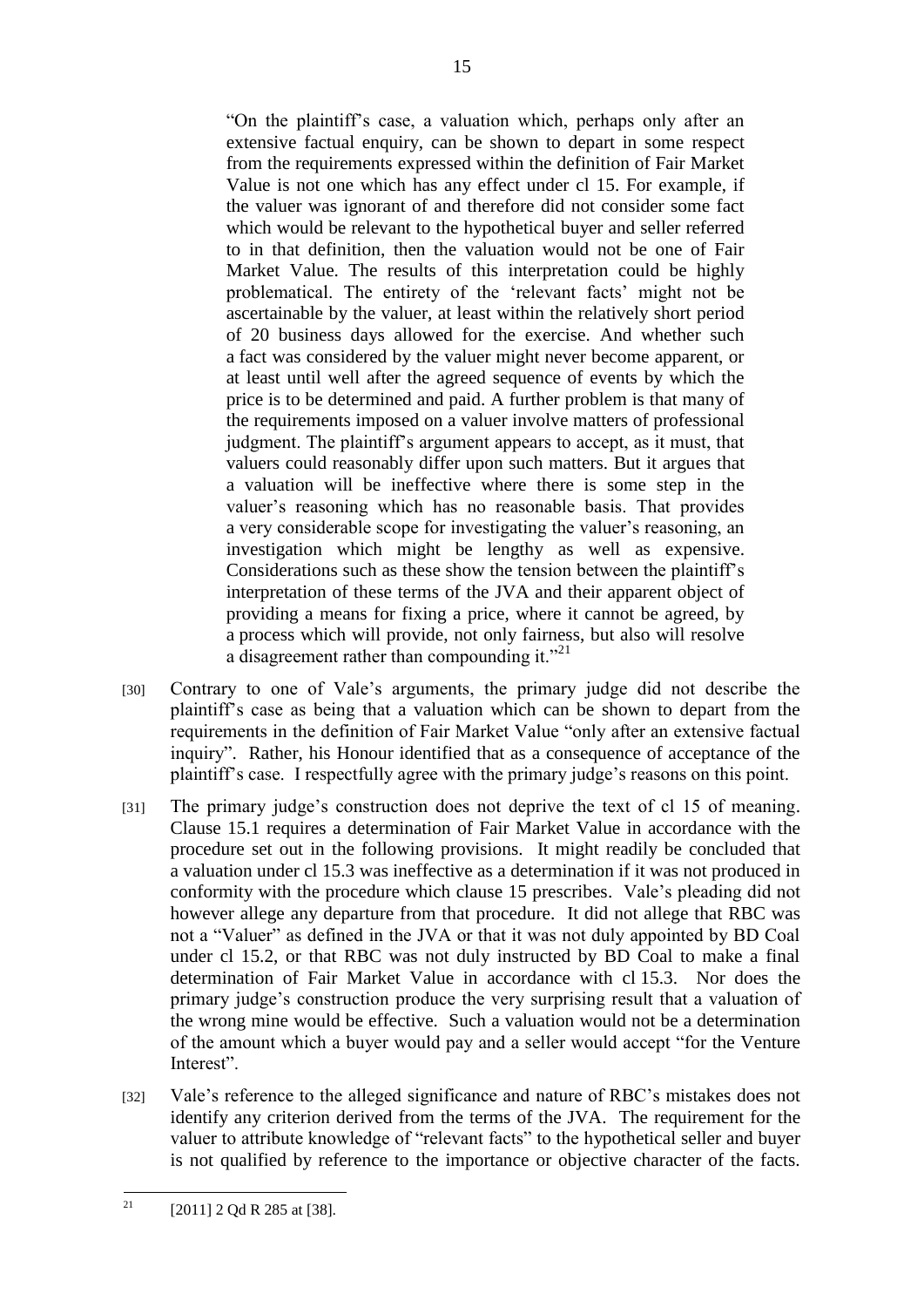The definition of "Fair Market Value" requires the valuer to attribute "complete knowledge of the Venture Interest and all other relevant facts …". The text of cl 15, read with the definition of Fair Market Value, does not provide that a failure to comply with such an instruction by overlooking or misstating some relevant fact requires the resulting determination to be disregarded, or does so if the error is important or concerns objectively ascertainable facts. As to the latter point, the distinction between fact and "valuation opinion" is also difficult to maintain where the alleged errors are in estimates of an underground coal resource, and the net cost of extracting coal seam gas taking into account future markets.

- [33] The crux of Vale's argument on appeal is that a valuation qualifies as a determination under cl 15.3 only if the valuation was made in accordance with the contract. That refers to the test articulated by McHugh JA (as his Honour then was) in *Legal & General Life of Australia Ltd*. (In other cases the test has been expressed as being whether the expert performed the task which the contract entrusted to the expert.<sup>22</sup>) However, McHugh JA framed the test for the purpose of deciding "whether a valuation is binding upon the parties" and, as his Honour pointed out, the answer "…depends in the first instance upon the terms of the contract, express or implied."<sup>23</sup> The contract with which McHugh JA was concerned made a decision by a valuer "final and binding" in the determination of price and it did not identify the circumstances in which a valuation would not be effective. This is a very different case, since it is not alleged that RBC"s valuation, or any error in it, has any bearing upon the price of BD Coal"s Venture Interest, and cl 15.8 does identify circumstances in which a determination which does bear upon the price may be challenged.
- [34] *Legal & General Life of Australia Ltd* and the numerous other cases concerning similar contractual schemes therefore do not dictate the construction of the JVA. In light of the different terms of the JVA, the primary judge was plainly right to hold that, for the purpose of deciding whether the expert determination is one by which the parties have agreed to be bound, it is necessary to assess not only what the parties agreed that the expert should do but also "…what the parties agreed should be the consequence, if any, of the expert not doing everything which they had agreed he would do."<sup>24</sup>
- [35] It remains necessary to consider whether the alleged errors in the RBC valuation arguably might justify a conclusion that it does not have effect as a determination of Fair Market Value for the purposes of cl 15. The JVA is not entirely clear on this point. Its proper construction is to be determined by what a reasonable person in the parties" position would have understood the relevant provisions to mean having regard to the text, the surrounding circumstances known to them, and the purpose and object of the transaction;<sup>25</sup> and the construction which is chosen from the available meanings must accord with commercial efficacy and commonsense.<sup>26</sup>

 $22$ <sup>22</sup> See, for example, *AGL Victoria Pty Ltd v SPI Networks (Gas) Pty Ltd* [2006] VSCA 173 at [43] per Nettle JA, Maxwell P and Bongiorno AJA agreeing, at [43], citing *Holt v Cox* (1994) 15 ACSR 590 at 597.

<sup>23</sup> *Legal & General Life of Australia Ltd v A Hudson Pty Ltd* (1985) 1 NSWLR 314 at 335.

<sup>&</sup>lt;sup>24</sup> [2011] 2 Qd R 285 at [36].

<sup>25</sup> *Pacific Carriers Ltd v BNP Paribas* (2004) 218 CLR 451 at [22]; [2004] HCA 35; *Toll (FGCT) P/L v Alphapharm P/L* (2004) 219 CLR 165 at [40]; [2004] HCA 52.

<sup>&</sup>lt;sup>26</sup> See *Geroff & Ors v CAPD Enterprises Pty Ltd & Ors* [2003] QCA 187 at [36] and authorities there cited; *Gollin & Co Ltd v Karenlee Nominees P/L* (1983) 153 CLR 455 at 463; [1983] HCA 38; *McCann v Switzerland Insurance Australia Ltd* (2000) 203 CLR 579 at [22]; [2000] HCA 65.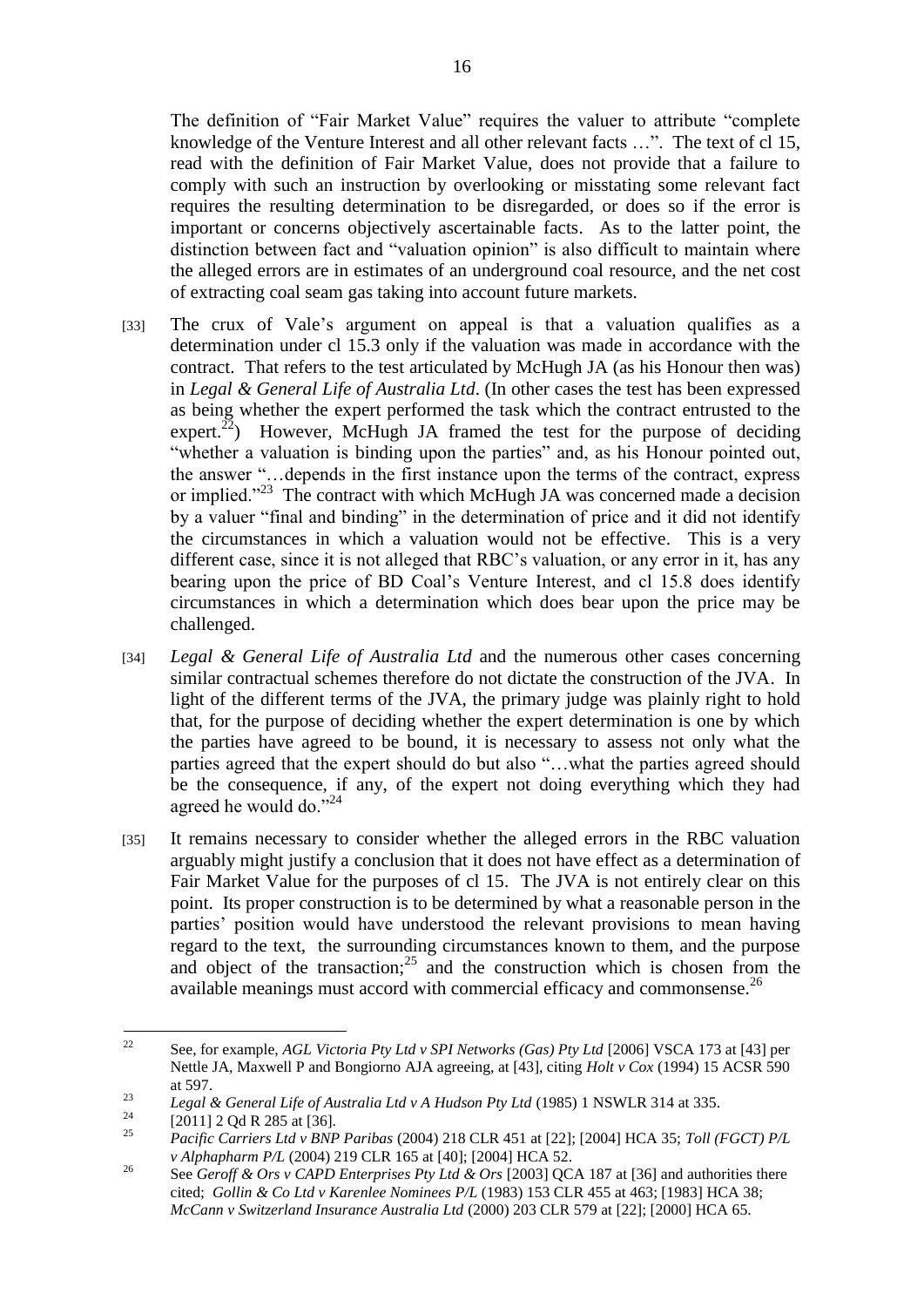- [36] Clause 15.8 does not expressly deal with the present issue because RBC"s valuation is not within either of the categories described in cl 15.8(b). However, Vale"s argument that cl 15.8 merely adds an additional ground of challenge in the case of a determination by a Determining Valuer should not be accepted. Paragraph (b) does not limit the ground of challenge it provides to manifest error in the Determining Valuer's determination. The contrary is indicated by the fact that the topic of the provision is not confined to valuations by a Determining Valuer. The introductory words and paragraph (a) apply also to valuations under cl 15.3. Reading the whole clause in its context, "manifest error" in paragraph (b) comprehends manifest error in a cl 15.3 valuation, but only where the error influences a determination of Fair Market Value under sub-paragraph (i) or (ii). The rather unlikely prospect that it might prove impossible to establish whether or not manifest error in a valuation under cl 15.3 influenced the Determining Valuer"s final determination is not sufficient to justify a different construction.
- [37] The implication is thus available that valuations under cl 15.3 are not open to challenge merely on the ground of error by the valuer, whether manifest or otherwise, where the error has no bearing upon the final determination of Fair Market Value which fixes the price of the departing party"s Venture Interest. Other features of the contractual scheme support that view. There is no provision for each party"s valuer to receive the same instructions. The valuers, being appointed as experts rather than arbitrators, are not obliged to determine any issue judicially between the parties, $27$  and each must provide its determination within only 20 business days. The scope for honest error must be significant, bearing in mind the magnitude of the valuers' task.
- [38] In relation to the last point, assuming, without deciding, that the VALMIN Code is incorporated in the definition of Fair Market Value and that there is scope for the application of cl 16 and the definition in cl D16 in that code, that hardly justifies criticism of the primary judge"s observation that "[t]he entirety of the "relevant facts' might not be ascertainable by the valuer, at least within the relatively short period of 20 business days allowed for the exercise." Indeed, the (assumed) incorporation of the VALMIN Code, with the series of additional requirements in it to which Vale referred, makes it seem even less likely that the contractual intention was that failure by a valuer to adhere to the requirements of the definition of "Fair Market Value" would necessarily invalidate the valuation.
- [39] Importantly, the provision for a Determining Valuer allows for the correction of any errors in the cl 15.3 valuations. On an objective analysis, the contemplation in the definition of "Valuer" that each valuer will be appropriately experienced and reputable, coupled with the requirement in cl 15.5 that the Determining Valuer assess the initial valuations and make its own determination, suggests that the contractual intention was that errors which are of such a character as might otherwise render a cl 15.3 valuation ineffective should instead be corrected in the final determination of Fair Market Value by the Determining Valuer jointly appointed and instructed by the parties. Considering the contractual scheme as a whole, it seems an unlikely contractual intention that the agreed process in cl 15 should be interrupted by litigation or arbitration about errors in a valuation which, apart from those errors, complies with the requirements of cl 15, and where the error

 $27$ <sup>27</sup> *Legal & General Life of Australia Ltd v A Hudson Pty Ltd* (1985) 1 NSWLR 314 at 336; *Northbuild Constructions Pty Ltd v Discovery Beach Project Pty Ltd* [2008] QCA 160 at [88] per Muir JA, with whose reasons Mackenzie J agreed, at [88].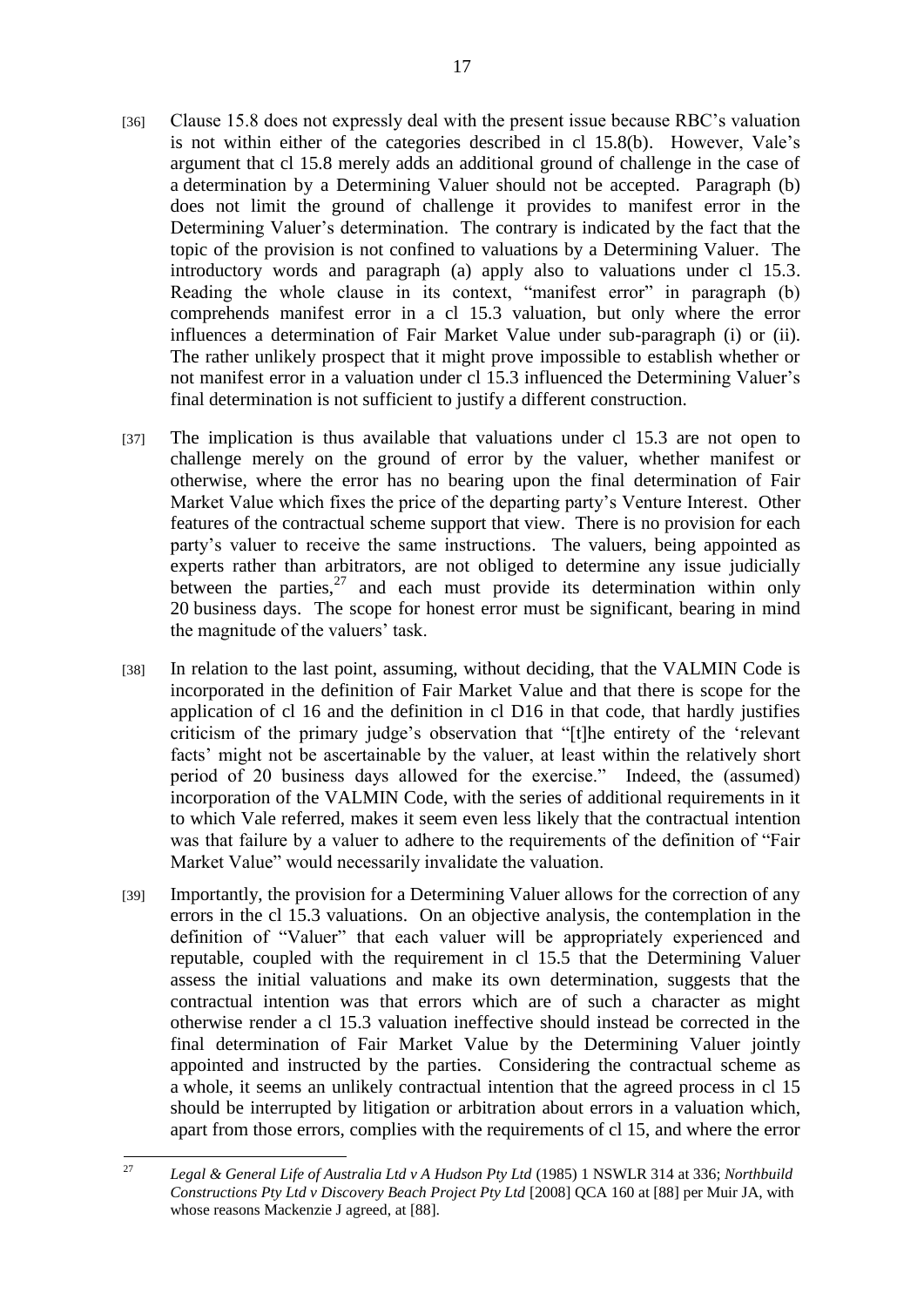does not influence the determination of the price of the departing party"s Venture Interest.

[40] In the result, the pleading is defective both because, regardless of the significance of any alleged error, the pleading does not confine itself to allegations of "manifest error" of the kind which cl 15.8 exempts from the final and binding nature of a valuation and, more substantially, because it does not allege that any alleged error has any bearing upon the final determination of Fair Market Value.

## **Failure to act impartially**

*The primary judge's reasons*

[41] The primary judge struck out the allegations of partiality on the ground that the pleaded case was not the case intended to be mounted by Vale. His Honour reasoned as followed:<sup>28</sup>

> "As to the allegations of partiality, the first defendant argues that the pleaded case cannot succeed, without the addition of an allegation which attributes dishonesty to RBC. The plaintiff's counsel disavow a case of dishonesty, but submit that there was a partiality in the sense that RBC allowed itself to the overborne by the first defendant so that without realising it, RBC lost its independence and acted according to the first defendant"s direction. The plaintiff argues that this was sufficient to invalidate the RBC Report, relying upon *Hickman & Co v Roberts*. In that case a builder sued the building owners claiming payment under a contract which provided that payment should be made on the certificate of the architect. The architect, under a misapprehension of his role, allowed himself to be influenced by the building owners and wrongly delayed issuing his certificates. In those circumstances, the building owners were held to be precluded from defending the action on the basis that the certificate was a condition precedent to the bringing of the action or that the final certificate, which was issued after its commencement, was conclusive as to the amount of the claim. Lord Loreburn LC said that it was not a case of fraud on the part of the architect, but that his error was that "he mistook his position; that he meant to act as a mediator; that he had not the firmness to recognize that his true position was that of an arbitrator and repel unworthy communications made to him by the defendants".

> In the passage which I have cited from McHugh JA"s judgment in *Legal & General Life*, his Honour referred to the implication of a term that a valuation must be made "honestly and impartially". Counsel for the plaintiff submit that this shows that they are distinct requirements and that a valuation might be impeached for partiality whilst not being made dishonestly. In general, that must be accepted. An expert might be biased in favour of one side of a controversy without being necessarily corrupt. The difficulty here, however, is in understanding the pleading of RBC"s partiality in that way. For example, there is no allegation of facts by which RBC came to this task with less than an open mind, such as by having considered the same questions upon a previous occasion. Nor is there any allegation

 $28$ [2011] 2 Qd R 285 at [30]-[31].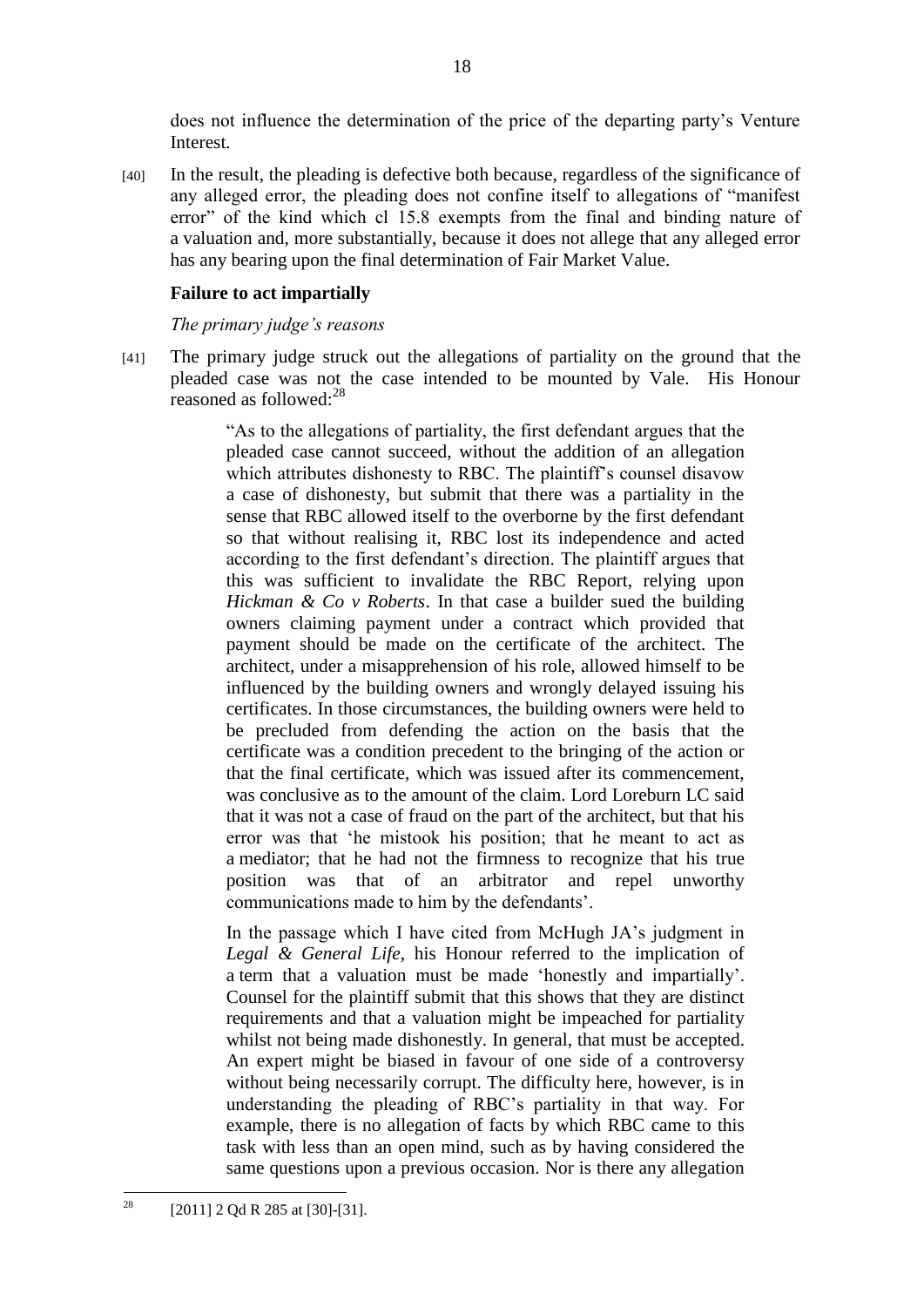that RBC was overborne by the defendants such that it misapprehended its role. As I read the pleading, the case is that no valuer could have made such serious errors and such baseless assumptions in the face of incontrovertible evidence, unless it was trying to help the defendants" cause. But that is the case which the plaintiff"s counsel disavowed in argument. Accordingly, the pleaded case is not intended to be the plaintiff"s case and the allegations of impartiality should be struck out." (citations omitted)

#### *The arguments*

- [42] Vale repeated and elaborated upon the arguments which are summarised in the two paragraphs of his Honour"s reasons quoted above. Vale maintained its disavowal of any allegation of conscious wrongdoing or dishonesty but contended that it had pleaded a viable case. It argued that the primary judge accepted the first leg of its submission, that dishonesty was not an essential element of "partiality", and that a valuation might be impeached for partiality without there being any element of dishonesty. In Vale"s submission, that proposition was supported by the decision cited by the primary judge, *Hickman*  $\&$  *Co*  $v$  *Roberts.*<sup>29</sup> Vale also relied upon *Beevers v Port Phillip Sea Pilots Pty Ltd*, <sup>30</sup> in which Dodds-Streeton J stated that the valuation in that case could be vitiated for "…fraud, dishonesty, partiality or want of independence", <sup>31</sup> and statements in other cases that a valuation is not binding if it is not made "honestly and impartially".<sup>32</sup> Vale submitted that its pleading comprehended a viable case that RBC"s failure to act independently rendered its valuation ineffective for the purposes of the JVA.
- [43] BD Coal submitted that the pleading does not allege that RBC did not have an open mind or approached its task in a way which favoured BD Coal, unconsciously or otherwise. Those are material facts which should be pleaded. To the extent that the alleged failure to act impartially might comprehend the case which Vale foreshadowed in argument, the particulars did not support it. In BD Coal"s submission, the primary judge"s decision was correct for the reasons given by his Honour.

## *Consideration*

- [44] Whilst the primary judge did not advance as a reason for striking out the allegations of partiality that Vale"s disavowal of dishonesty rendered the case unviable, his Honour observed only that the submission that a valuation might be impeached for partiality, although it was not made dishonestly, must be accepted "[i]n general". The primary judge did not decide whether such a doctrine was consistent with cl 15.
- [45] It may readily be accepted that a valuation which results from fraud or corruption will not qualify as a determination under cl 15 of the JVA, $^{33}$  but Vale disavowed any such case. As to RBC"s alleged lack of independence, in *Hickman & Co v Roberts*, <sup>34</sup> Lord Loreburn LC stated that a certificate by an architect was

<sup>33</sup> Cf *Legal & General Life of Australia Ltd v A Hudson Pty Ltd* (1985) 1 NSWLR 314 at 335 per McHugh JA.

<sup>29</sup>  $^{29}$  [1913] AC 229.

 $\frac{30}{31}$  [2007] VSC 556.

 $\frac{31}{32}$  [2007] VSC 556 at [299].

See *Ceneavanue Pty Ltd v Martin* (2008) 106 SASAR 1 at [69] per Debelle J, with whose reasons Anderson J agreed, and the decisions discussed by his Honour.

 $^{34}$  [1913] AC 229.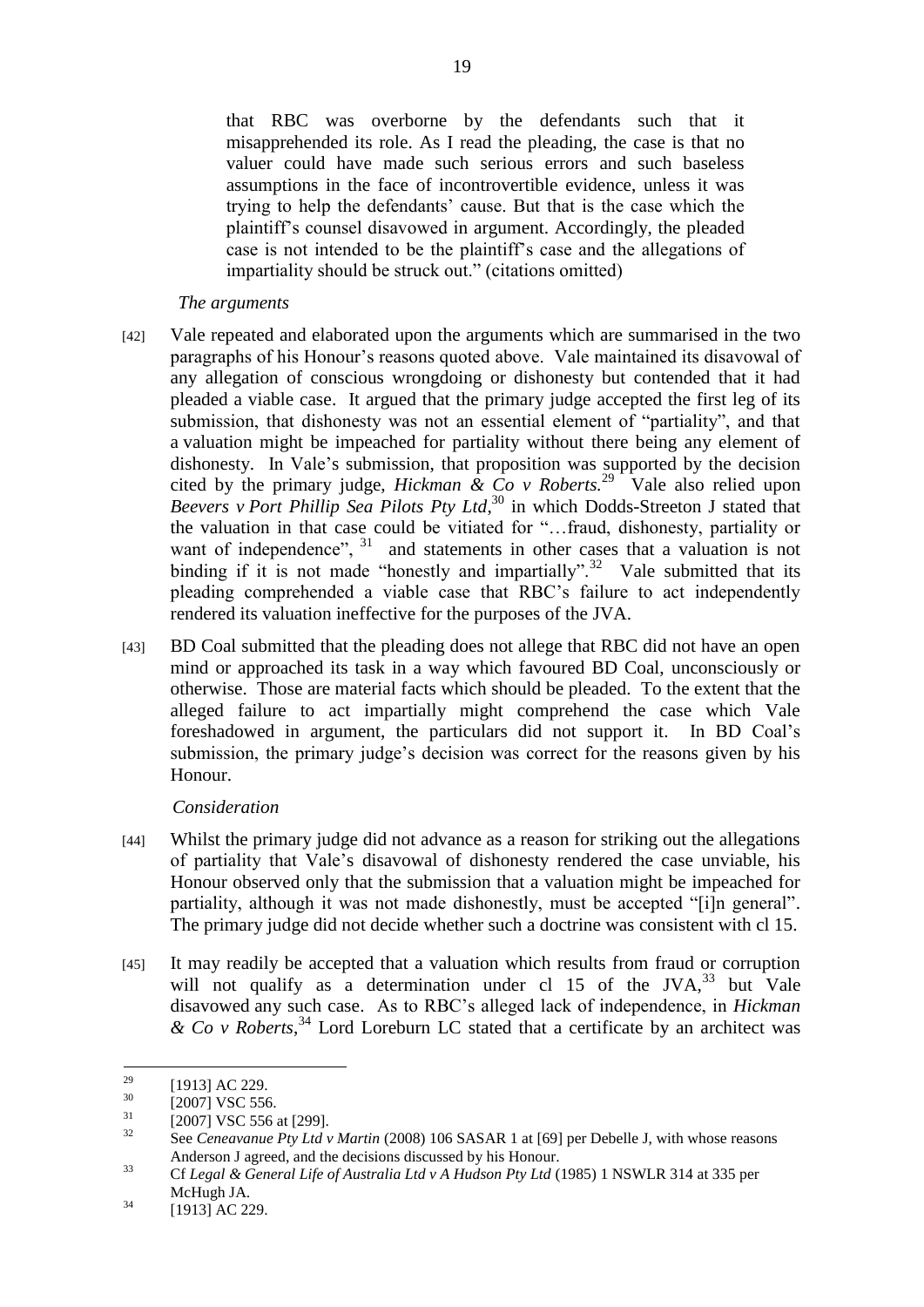ineffective although there was no element of "turpitude" or "fraud" where the architect "…mistook his position; that he meant to act as a mediator; that he had not the firmness to recogni[s]e that his true position was that of an arbitrator, and repel unworthy communications made to him by the defendants." $35$  Similarly, Lord Ashbourne observed that the architect "did not preserve that attitude of judicial independence which was needed and required of him in the discharge of his responsible and possibly difficult duties;" that whilst it was not necessary to go so far as to use the words "turpitude" and "fraud", the architect "...had not present to his mind, and did not act upon, that need for judicial independence that is requisite for any one in his position ...".<sup>36</sup> Lord Alverstone observed that the architect "…had forgotten his duty to act strictly judicially through the whole course of the proceedings ..."<sup>37</sup>

- [46] In that case, a building contract provided that the work should be done to the satisfaction of the architect and empowered the architect to order variations to the contract. Payment was to be made on the architect"s certificates. The decision of the architect was made "final, conclusive and binding on all parties". The architect refused to issue a payment certificate on the instructions of the owner, despite the architect"s own opinion that the certificate should be issued. It was held that the building owner could not defend the builder"s action on the ground that the issue of the certificate was a condition precedent to the bringing of the action or conclusive as to the amount of the claim.
- [47] *Beevers v Port Phillip Sea Pilots Pty Ltd*<sup>38</sup> was analogous to *Hickman*, particularly having regard to Dodds-Streeton J's conclusion that the valuer's approach to the valuation was informed by his misapprehension that he was acting as an auditor responsible to the Board of one party rather than as an independent expert certifying an opinion which would be binding on vendor and purchaser.<sup>39</sup>
- [48] Those decisions do not govern the interpretation of the very different provisions of the JVA. However, having regard to the narrow basis upon which the primary judge decided this aspect of the case, and the lack of clarity in this aspect of Vale"s pleading, it is not appropriate to express any final view upon the question whether the case which Vale wishes to pursue might be viable.
- [49] I agree with the primary judge"s conclusion that Vale did not plead the case which it told the primary judge it intended to run. Vale told the primary judge, accurately, that the pleading did not "expressly allege" any "wrongdoing on the part of the defendants in that they sought to have … RBC act other than independently"; and Vale agreed that it's "partiality case" was that "without wrongdoing on the defendants' part, [RBC] came to favour the defendants without [Vale] having to go as far as proving that they did so consciously."<sup>40</sup> But the pleading alleges that RBC failed to act "impartially", the ordinary meaning of which comprehends conscious wrongdoing in the form of actual bias and prejudice. (For example, the meanings of "impartial" given in the Macquarie Dictionary include "unbiased";<sup>41</sup> the meanings of "partial" include "biased or prejudiced in favour of a person, group, side, etc".<sup>42</sup>)

 $^{39}$  [2007] VSC 556 at paragraph 308.

Macquarie Dictionary online, meaning 5.

<sup>35</sup>  $\frac{35}{36}$  [1913] AC 229 at 233.

 $^{36}$  [1913] AC 229 at 234.

 $\frac{37}{38}$  [1913] AC 229 at 235.

 $\frac{38}{39}$  [2007] VSC 556.

<sup>&</sup>lt;sup>40</sup> Transcript of hearing 8 April 2011 at 26.2, Appeal Book p. 51.

 $^{41}$  Definition of "impartial" in the Macquarie Dictionary online.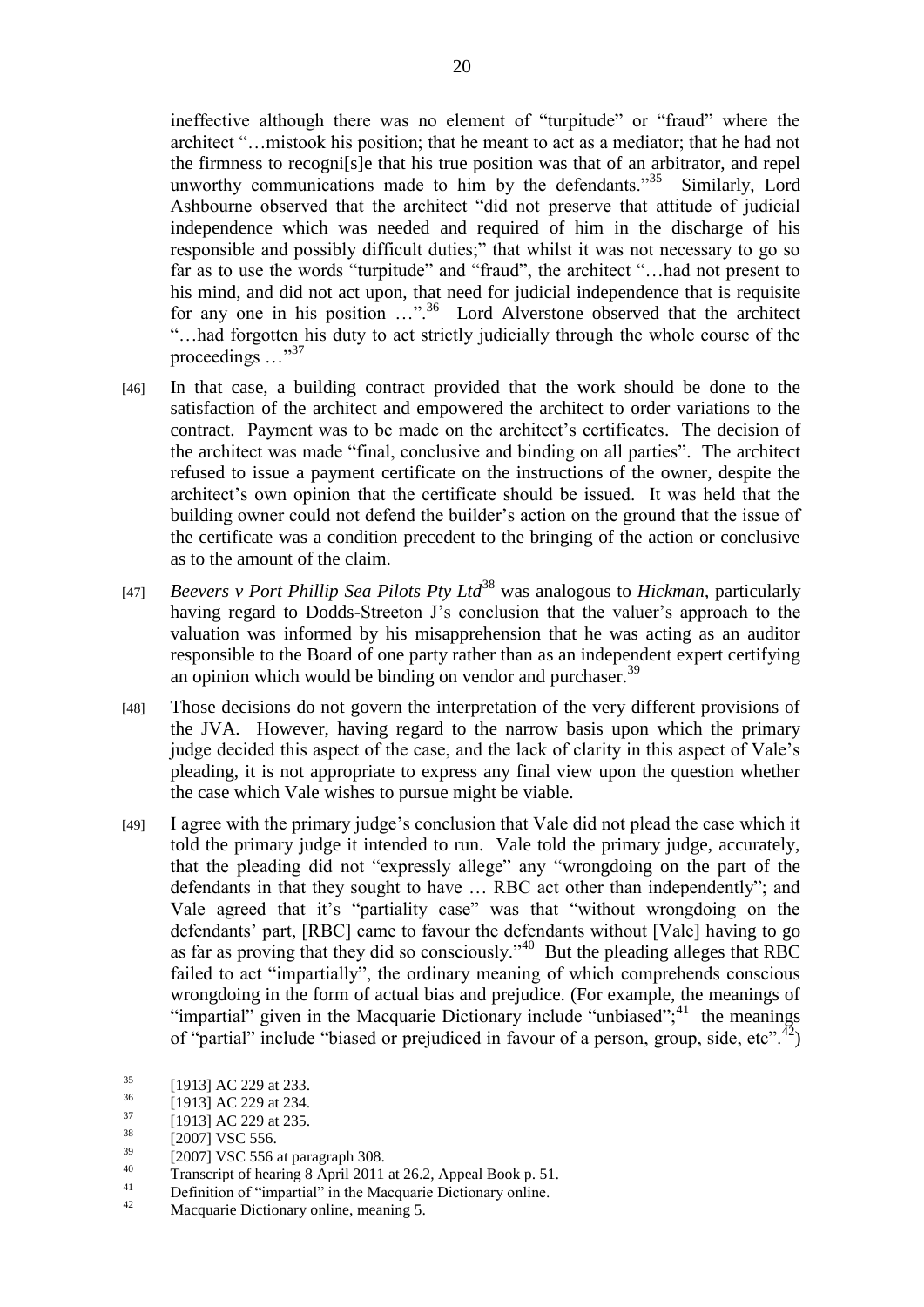Some of the available meanings arguably comprehend a mere absence of independence without any dishonesty or any moral turpitude, but that is not the meaning conveyed by the allegation that RBC "failed to act impartially" in the context of the particulars.

[50] As the primary judge considered, the pleading conveys that RBC was trying to help the defendants' cause, a case which was inconsistent with RBC's disavowal of conscious wrongdoing. The particulars, as presently framed, do not make out the case of absence of an independent mind without conscious wrongdoing, which Vale foreshadowed in rather general terms in its submissions. Bearing in mind that Vale was not precluded from seeking to re-plead to reflect its intended case with more clarity, I am not persuaded that we are justified in interfering in the primary judge"s discretionary decision on this procedural point.

## **Disposition and orders**

- [51] I would affirm the decision to strike out the amended statement of claim. It follows that Vale"s application for disclosure was also correctly dismissed by the primary judge.
- [52] The appeal should be dismissed with costs.
- [53] **WHITE JA:** The relevant facts and provisions of the Joint Venture Agreement between the parties are set out in Fraser JA"s reasons with which I respectfully agree. Because of the different construction which Fryberg J has placed upon cl 15 of the JVA I will record my own observations.
- [54] For convenience I set out cl 15.8:

"The Relevant Participants must co-operate fully with the Valuers and any Determining Valuer and acknowledge that:

- (a) the Valuers and any Determining Valuer act as an experts [sic] and not as arbitrators; and
- (b) except in the case of manifest error:
	- (i) the Fair Market Value determined in accordance with clause 15.4; or
	- (ii) the determination of the Determining Valuer,

shall be final and binding on the Relevant Participants."

- [55] At first approach cl 15.8(b) does not appear to have any bearing on Vale's challenge that RBC"s valuation was not a determination of Fair Market Value within the meaning of the JVA because it is not a Fair Market Value determined as the average of two valuations under cl 15.4 nor a determination by a Determining Valuer. Clause 15.8 does apply to a cl 15.3 valuation in as much as it requires the participants to co-operate fully with the valuers and stipulates that those valuers act as experts and not as arbitrators.
- [56] Clause 15.4 provides:

"If the determinations of Fair Market Value by each Valuer are within 10% of each other, the Fair Market Value for the purposes of this clause shall be set as the average of those determinations."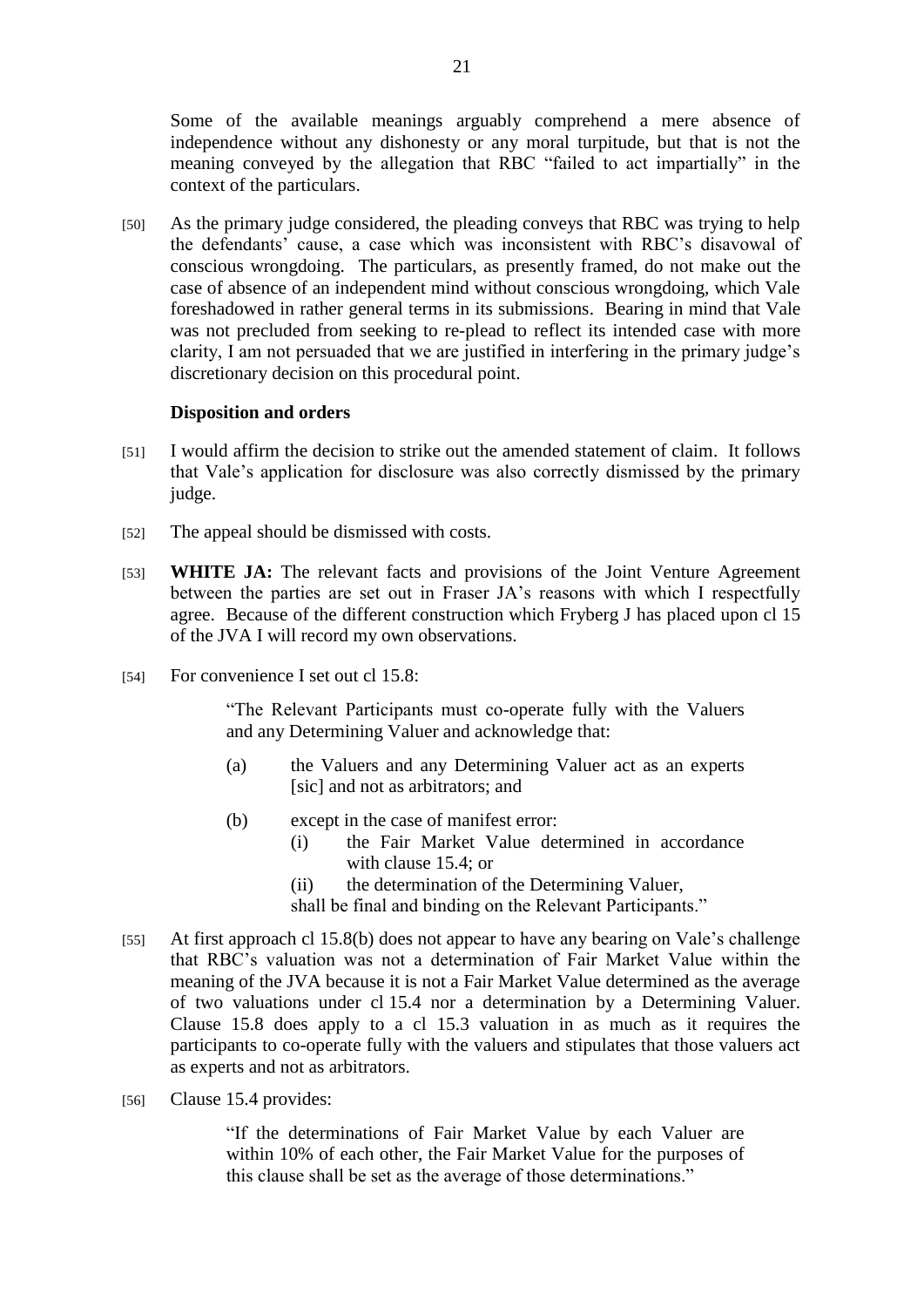That, of course, has not occurred. However, the process provided for in cl 15.4 comprises the simplest of arithmetical calculations. It is quite unlikely that the parties intended to confine the "manifest error" to that calculation as a matter of common and commercial sense. It may be arguable that it is only if those values are within 10 per cent of each other that the "manifest error" argument can be employed. What seems more likely is that the parties intended that any challenge to a valuer's final determination of Fair Market Value can only be in the case of manifest error provided the valuer has broadly complied with his obligations. This construction is supported by the need for valuers to produce their valuations quickly in very complex factual circumstances. The means to fix the Fair Market Value through the further assessment of the Determining Valuer enables errors in the valuations to be considered and dealt with then.

- [57] I agree with Fraser JA's conclusion that "manifest error" in cl 15.8(b) comprehends manifest error in a cl 15.3 valuation but only where the error influences a determination of Fair Market Value under either of the subparagraphs.
- [58] I agree with Fraser JA's proposed order.
- [59] **FRYBERG J:** Near the beginning of its outline of submissions for this appeal, Vale summarised its submissions thus:
	- "6. The amended statement of claim made a first complaint that the RBC valuation was not made in accordance with the JVA between the parties because it was based upon an objectively incorrect identification of the subject matter being valued and therefore failed to comply with the specific and prescriptive requirements of the 'Fair Market Value' definition. The second complaint was that the valuation had no contractual effect because RBC did not behave impartially."

## **The definition of fair market value**

- [60] The suggestion that the amended statement of claim alleged that the RBC valuation was based on an objectively incorrect identification of the subject matter being valued resonates with the sentence from McHugh JA"s reasons quoted above: "A mistake concerning the identity of the premises to be valued could seldom, if ever, comply with the terms of the agreement between the parties."<sup>43</sup> One can understand the forensic advantage aimed at by the submission. Instinctively one feels the dictum must be correct. However closer examination reveals that in the present case it is irrelevant.
- [61] The essence of Vale"s case was that the RBC determination did not constitute a determination for the purposes of cl 15.2 of the JVA, with the consequence that no occasion for making the agreement referred to in cl 15.5 arose. At no time has Vale made a case that it is the result of RBC having incorrectly identified the subject matter being valued. The subject matter being valued was a 49% "Venture Interest" in the JVA. Moreover, as Fraser JA points out, McHugh JA was framing a test for the purpose of deciding whether a valuation is binding upon the parties. That is not the issue here.

 $43$ Paragraph [14].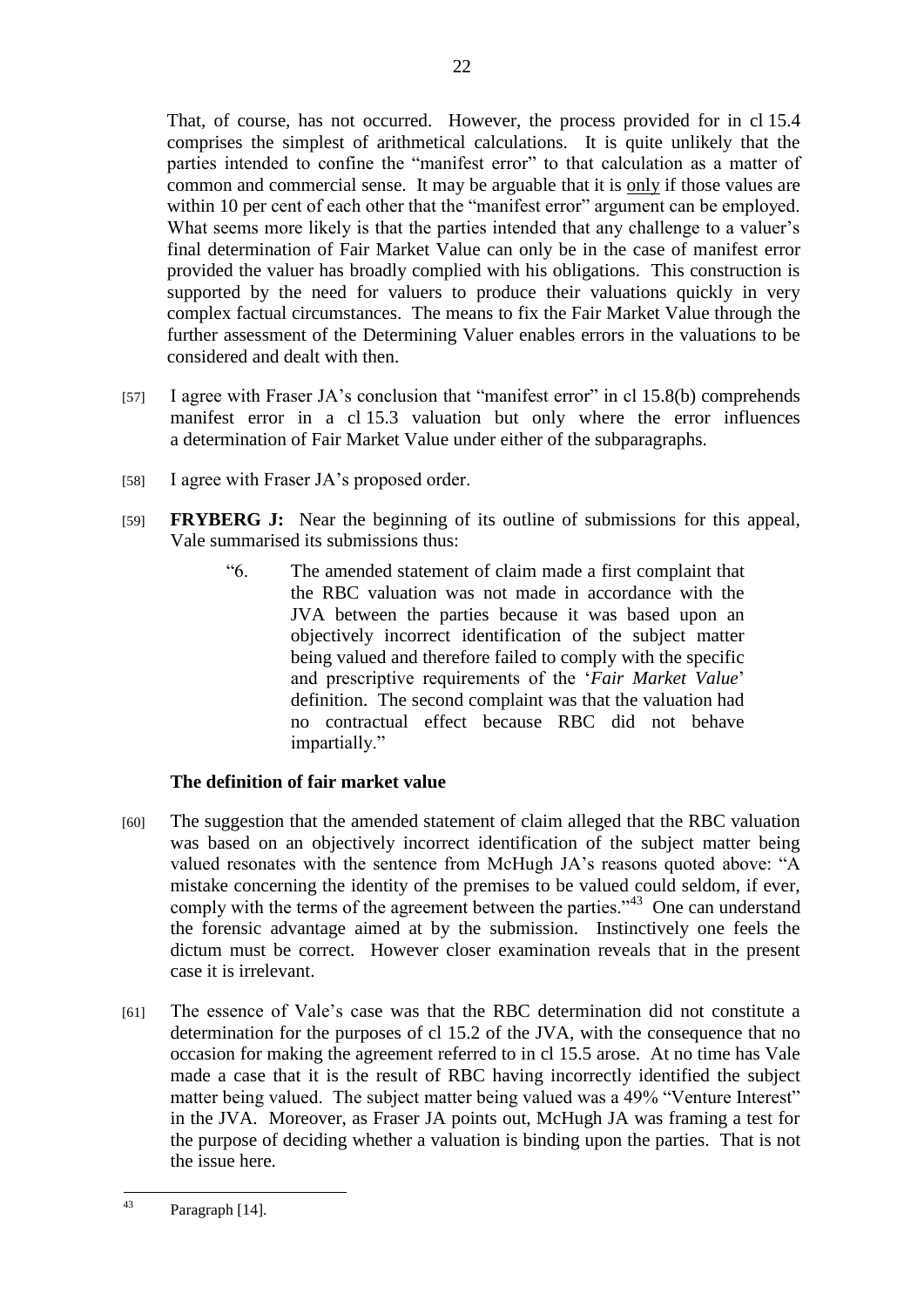[62] One cannot evaluate Vale"s submissions without construing the JVA. I agree with what Fraser JA has written on this question<sup>44</sup>: the construction must accord with commercial efficacy and commonsense. When I apply those standards to the JVA I reach a different construction from that of my colleagues.

*Construction of the JVA*

- [63] The first question is whether a determination under cl 15.2 may be challenged only on the ground of "manifest error".
- [64] Clause 15 discloses what is essentially a two-stage process for the determination of fair market value. For the first stage the relevant participants must each appoint a valuer and instruct it to make a final determination of fair market value. The valuer must be "a reputable international investment bank", an expression which, it must be assumed, is not an oxymoron. The bank must be rated in the top 10 for concluded mergers and acquisitions worldwide in the mining sector in the past two years prior to its appointment, and must satisfy a minimum credit rating standard from one of the named ratings agencies. There is no restriction on selecting a bank by reference to whether it normally acts for buyers or sellers, nor by reference to whether it has a reputation for optimism or pessimism. The bank acts as an expert, not as an arbitrator. There is no provision setting out what documents or other information is to be provided to it by the participant engaging it. No provision is made for any participant to give information or documents, or make submissions, to another participant"s bank. Not only is there no provision for each bank to receive the same instructions<sup>45</sup>; the provision which is made virtually guarantees that they will receive different instructions.
- [65] If one has regard to commercial reality, it must be concluded that the system is designed to enable the participants to obtain determinations at this stage which, while being independent, honest and arguable, are weighted in favour of the participant engaging the bank. These determinations are then averaged in order to set the fair market value unless they are not within 10% of each other. In short stage one offers each participant a constrained opportunity to influence the outcome to its own advantage. The constraints are important. Without them the process would become a free for all. With them extravagance in valuation may be avoided. It is very much in the parties' interests that stage one operate in accordance with the agreed contractual system.
- [66] The second stage is different. It requires the appointment of another investment bank as determining valuer. It is obliged to assess the value determined by each of the participant"s banks on the basis of its own skills and experience, assess the appropriate assumptions to be utilised (which is not something the participant's banks are expressly required to do) and to make its own determination of fair market value. Its determination is deemed to be the fair market value. Stage two therefore provides for an imposed solution in an environment where the participants are at substantial loggerheads.
- [67] Stage one depends for its efficacy upon the participants and their banks adhering to the contractual constraints. Stage two depends upon the existence of a

 $44$  $^{44}$  Paragraph [35].

Paragraph [37].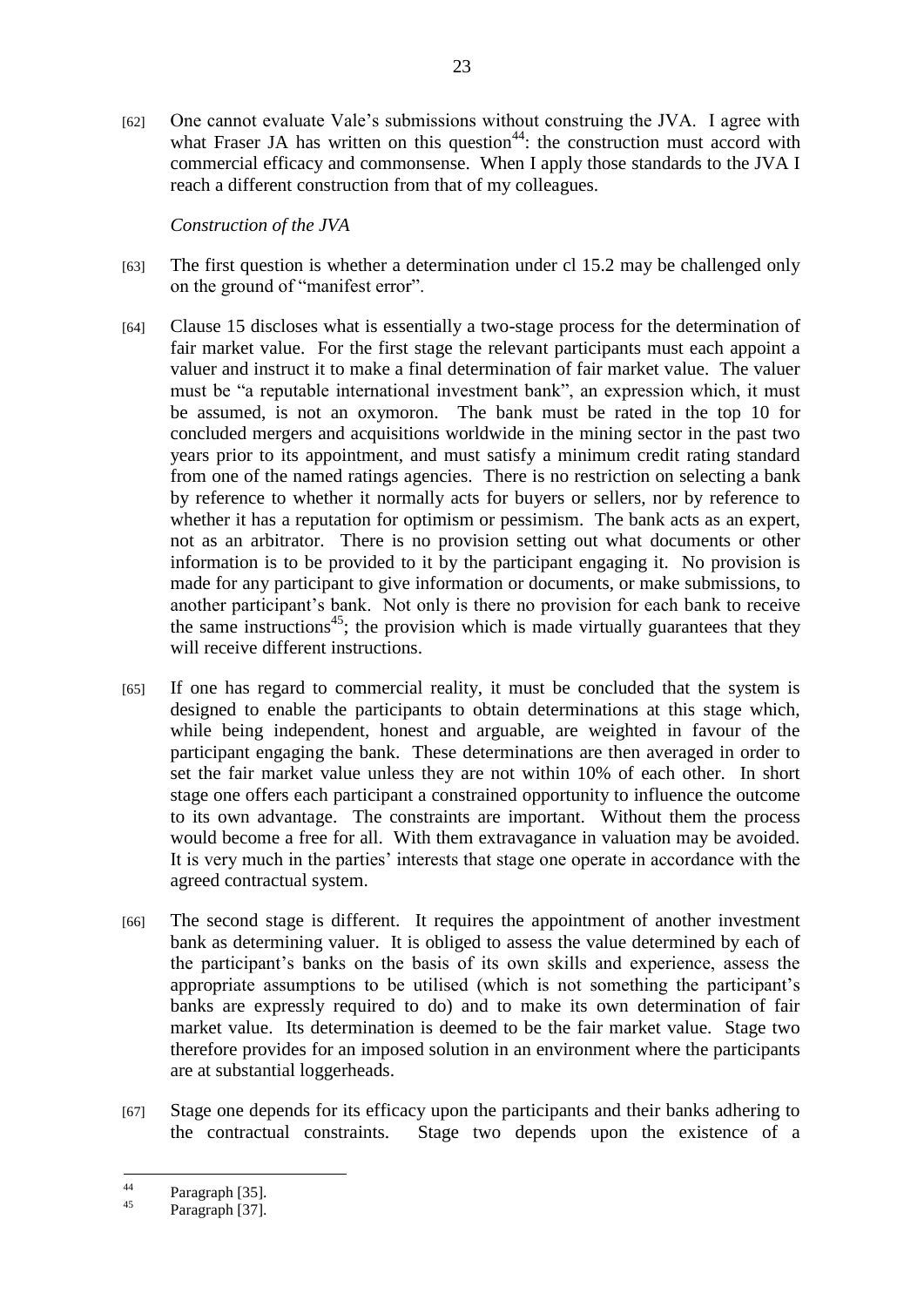commercially effective mechanism for finally determining the issue. As a matter of commercial reality and commonsense one might expect the parties to have some mechanism for enforcing the application of the contractual constraints at stage one, but to have a limited scope for challenging the imposed solution at stage two.

- [68] That expectation is borne out of the drafting of cl 15. Clause 15.8 makes the stage two determination final and binding on the relevant participants except in the case of manifest error. No such limitation is applied to the determinations made at stage one. If the averaging process under cl 15.4 takes place the fair market value so determined is also final and binding (with the same exception), but that applies only to the value so determined. In such a case any impeachable error would have to be manifest in the cl 15.4 process. Clause 15.8 has no application to the determinations of the participant's banks under cl 15.3.
- [69] I therefore conclude that it is not necessary for Vale to plead and prove manifest error in the RBC determination.
- [70] I also conclude that Vale does not have to demonstrate that any alleged error in the RBC determination has a bearing upon the final determination of fair market value. Vale is entitled to insist upon due process under the JVA. That requires compliance by the other participants in the procedures prescribed by cl 15.3 as properly interpreted. However as will appear below, that does not entitle it to roam through the determination criticising it wherever possible.

*The statement of claim*

- [71] The next question is whether the statement of claim discloses no cause of action or has a tendency to prejudice or delay a fair trial.<sup>46</sup> If it does, it may be struck out. At this stage of the proceedings the matter must be viewed by reference to the case which Vale submitted was that which it had pleaded. $47$
- [72] The starting point was para 31C:
	- "31C. In order for the RBC Report to be a valuation of the *Fair Market Value* for the purposes of clauses 15.2 to 15.4 of the JVA it was necessary that the RBC Report determine a value:
		- (a) in accordance with the assumption defined in the expression *Fair Market Value* that the buyer and seller referred to therein had acted "carefully and with complete knowledge of the *Venture Interest* and all other relevant facts";
		- (b) in accordance with the applicable standards prescribed by the Australasian Institute of Mining and Metallurgy for the valuation of interests in coal projects, those standards being those identified in paragraph 7 above being:
			- (i) the JORC Code;
			- (ii) the VALMIN Code;
		- (c) impartially.

 $46$ <sup>46</sup> *Uniform Civil Procedure Rules* 1999, r 171.

Paragraph [61].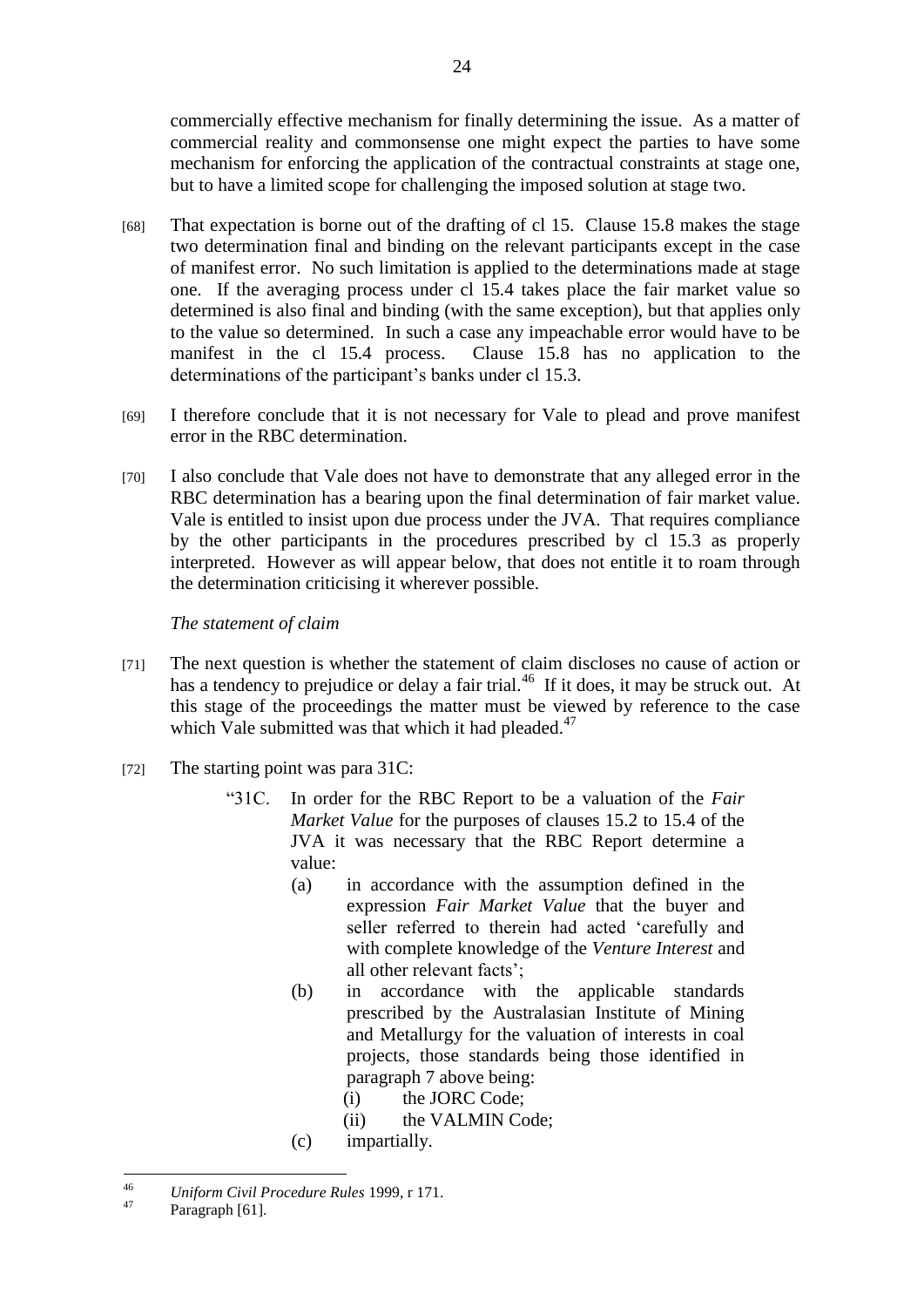#### **Particulars**

The requirements referred to in sub-paragraphs 31C(a) and (b) above are contained in the definition of Fair Market Value in clause 1.1 of the JVA. The requirement referred to in sub-paragraph 31C(c) above arose from the requirements of the VALMIN Code referred to in paragraph 7 above. It also arose from an implied term of the JVA to that effect, which term was implied by law out of necessity and in order to give business efficacy to the JVA."

The definition of "Fair Market Value" is set out above.<sup>48</sup>

- [73] It will be observed at once that the pleading introduces an element not included in the definition: "the assumption defined in the expression *Fair Market Value* that the buyer and seller referred to therein had acted …". The introduction of the element puts a gloss on the definition and makes the pleading harder to read and understand. What in fact was necessary was for the "RBC report" to be a determination of fair market value, that is a determination of the amount that the buyer and seller referred to in the definition would pay and accept when they were both acting (among other things):
	- carefully;
	- with complete knowledge of the venture interest;
	- with complete knowledge of all other relevant facts;

and which was a determination made in accordance with the applicable standards of the AIMM.

- [74] Next, one would expect the pleaded case to identify how the determination failed to comply with the definition. Nowhere is this clearly pleaded. I am unable to identify any allegation that the amount determined was not what the hypothetical parties would pay and accept "with complete knowledge of the venture interest". That element of the definition does not seem to be separately invoked. Nowhere is it explicitly alleged why the amount determined was not the amount which the hypothetical parties would pay and accept when they were both acting carefully, distinguishing the case from that where they were not acting with complete knowledge of all other relevant facts and from the case where the determination was not made in accordance with the applicable standards. Instead, this is how the pleading continues:
	- "31D. The buyer and seller referred to in the definition of *Fair Market Value* in the JVA would, in being assumed to have acted carefully and with complete knowledge of the *Venture Interest* and all other relevant facts would necessarily be assured to have an accurate knowledge of the contents of:
		- (a) the 2008 SRK JORC Resources Report;
		- (b) the 2010 Salva JORC Resources Report;
		- (c) the 2010 Prefeasibility Report;
		- (d) the 24 February email pleaded in paragraph 25 above.
	- 31E. Alternatively to paragraph 31D above, the buyer and seller referred to in the definition of *Fair Market Value* in the JVA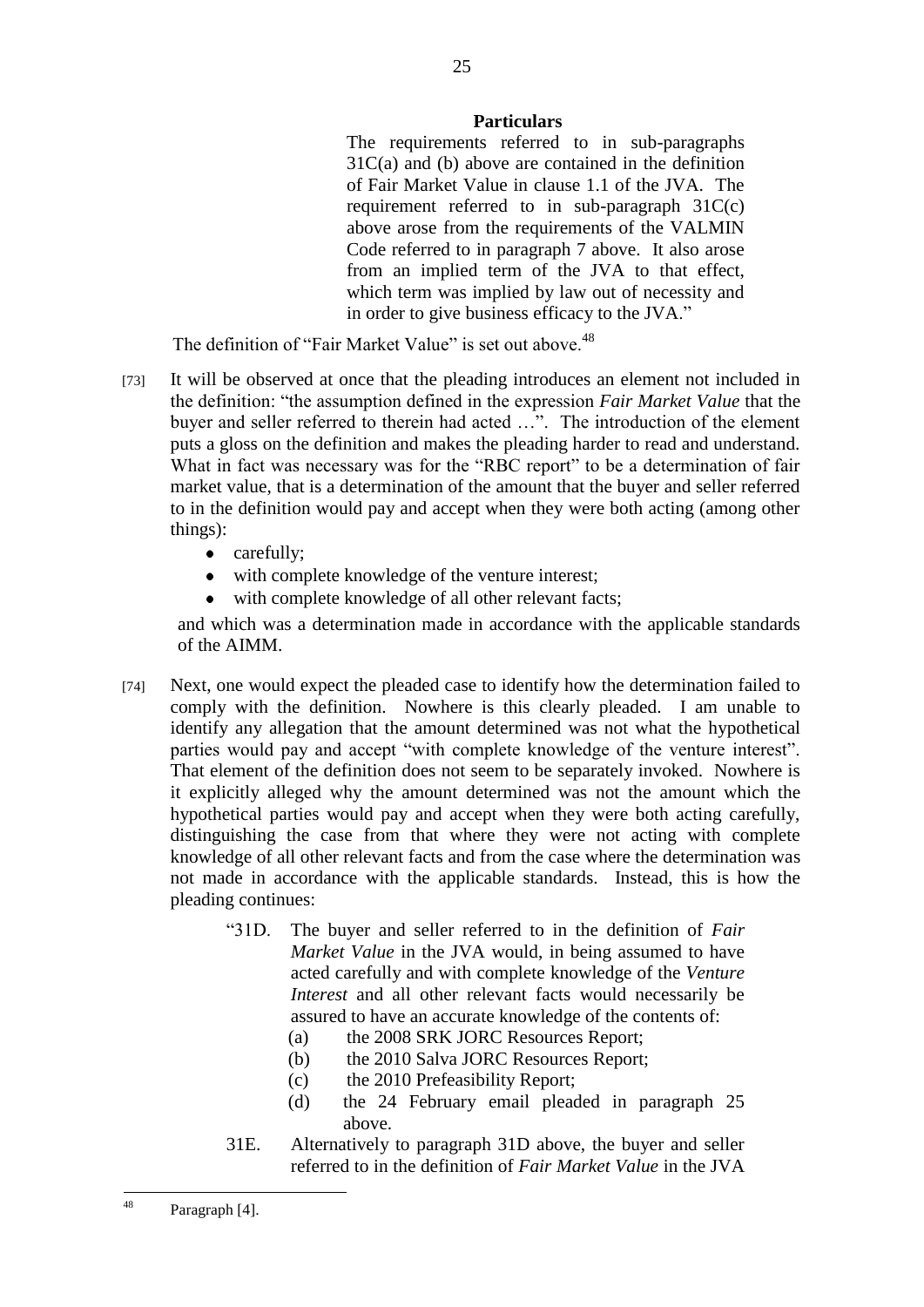would, in being assumed to have acted carefully and with complete knowledge of the *Venture Interest* and all other relevant facts, necessarily be assumed not to have an objectively wrong understanding of the contents of the documents pleaded in paragraph 31D above."

It then continues for a number of pages to allege errors, including errors "as a matter of objective fact" in the RBC document.

- [75] My call for clarity in the provisions of the pleading is not purely the product of pedantry. If Vale is obliged to spell out the deficiencies which it alleges, it will become much easier to determine whether the alleged deficiencies are capable of sustaining its argument. If it is not so obliged the trial is likely to be distracted into side issues, to lose focus and to be delayed. That is unacceptable.
- [76] For that reason I agree that the statement of claim should have been struck out. I would, however (in case it be necessary), vary the order below to grant liberty to replead.
- [77] It would not be appropriate for me to attempt to draw what would be an acceptable pleading. However some general observations are pertinent:
	- The ultimate issue is whether the RBC document is a determination within  $\bullet$ the meaning of the JVA. The mere presence of errors in it will not necessarily prevent its answering the description.
	- The focus of the definition is upon the hypothetical buyer and seller.  $\bullet$ Inevitably this means that exercises of judgment and matters of opinion will be involved. An interpretation of the contract which opened the way for a routine and detailed merits examination of such issues would seem unlikely to be correct.
	- Given the variability of the information which may be given to the valuing banks it seems unlikely that a determination could be challenged simply because an ignored fact subsequently turned out to be relevant. It is more likely that the question of what are "all other relevant facts" is one for the bank to determine, subject perhaps to the possibility of challenging a decision on the basis of *Wednesbury* irrationality.

#### **Impartiality**

- [78] It will be apparent from the discussion earlier in these reasons that I am far from persuaded that the JVA contained an implied term that RBC would act impartially. However if the existence and breach of that term were properly pleaded, I might be persuaded to allow the question to go to trial. Whether such a term should be implied might depend upon matters of fact.
- [79] The present statement of claim not only alleges no such facts, it does not even properly plead the existence of an implied term. The issue is referred to in the particulars to para 31C, but that is an entirely inappropriate way to raise a claim of this nature. That is sufficient in itself to warrant the approach taken below and by my colleagues in this division. But in any case, I agree that the ambiguity of the pleading also warrants its striking out. Again, from an abundance of caution, I would grant liberty to replead.